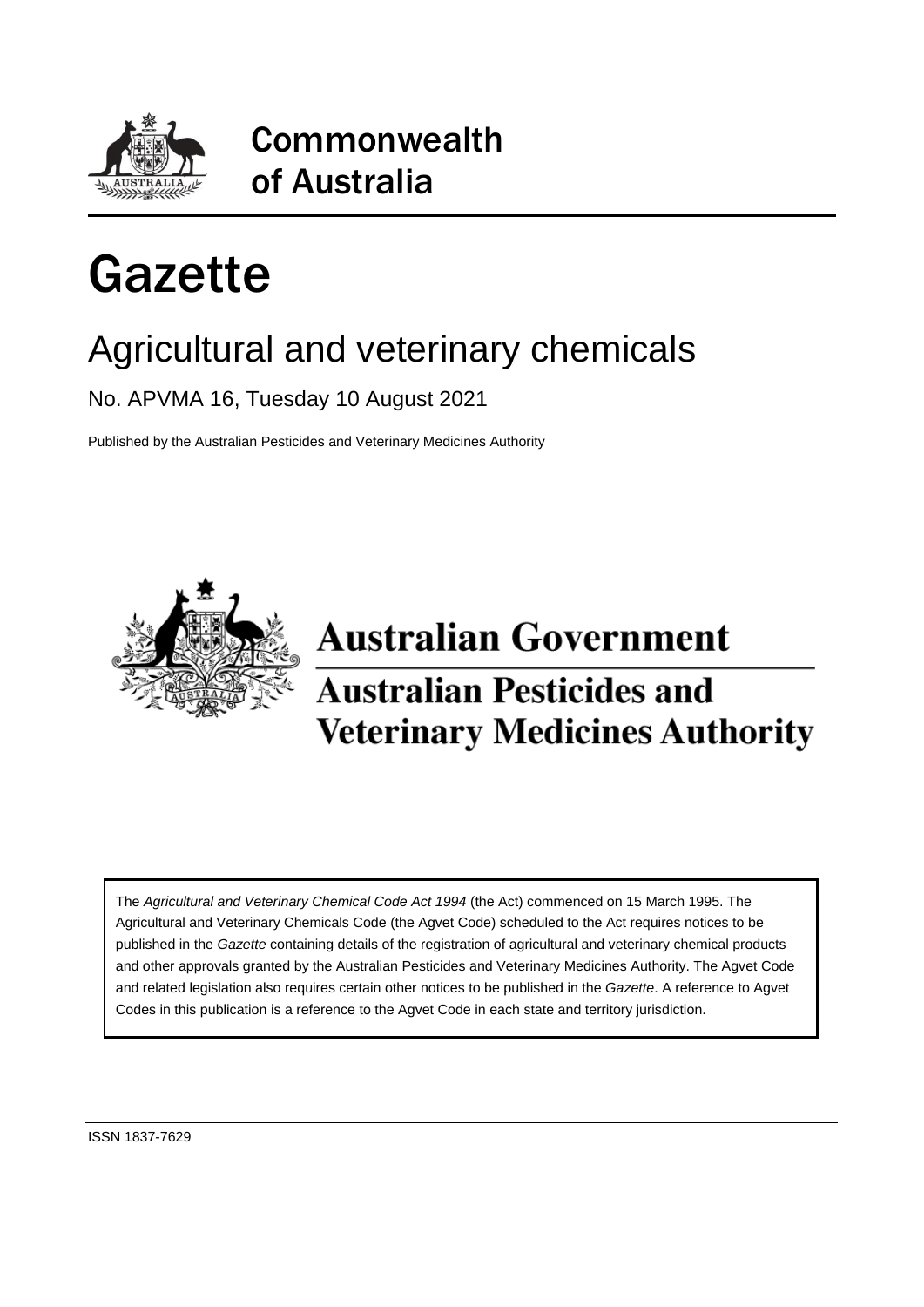#### © Commonwealth of Australia 2021

This work is copyright. Apart from any use as permitted under the *Copyright Act 1968*, no part may be reproduced by any process without prior written permission from the Australian Pesticides and Veterinary Medicines Authority (APVMA). Requests and inquiries concerning reproduction and rights should be addressed to:

Assistant Director, Communications Australian Pesticides and Veterinary Medicines Authority GPO Box 3262 Sydney NSW 2001

Email: [communications@apvma.gov.au](mailto:communications@apvma.gov.au) Website: [apvma.gov.au](http://www.apvma.gov.au/)

## General information

The APVMA Gazette is published fortnightly and contains details of the registration of agricultural and veterinary chemicals products and other approvals granted by the APVMA, notices as required by the Agricultural and Veterinary Chemicals Code (the Agvet Code) and related legislation and a range of regulatory material issued by the APVMA.

Pursuant to section 8J(1) of the Agvet Code, the APVMA has decided that it is unnecessary to publish details of applications made for the purpose of notifying minor variations to registration details. The APVMA will however report notifications activity in quarterly statistical reports.

#### Distribution and subscription

The APVMA Gazette is published in electronic format only and is available from the APVMA [website.](http://www.apvma.gov.au/news-and-publications/publications/gazette)

If you would like to subscribe to receive email notification when a new edition is published, please complete a [subscription](https://apvma.us2.list-manage.com/subscribe?u=f09f7f9ed2a2867a19b99e2e4&id=a025640240) form.

#### APVMA contacts

For enquiries regarding the publishing and distribution of the APVMA Gazette: Telephone: +61 2 6770 2300.

For enquiries on APVMA Gazette content, please refer to the individual APVMA contacts listed under each notice.

#### **Privacy**

For information on how the APVMA manages personal information when you contact us, see our [Privacy](https://apvma.gov.au/node/59876) Policy.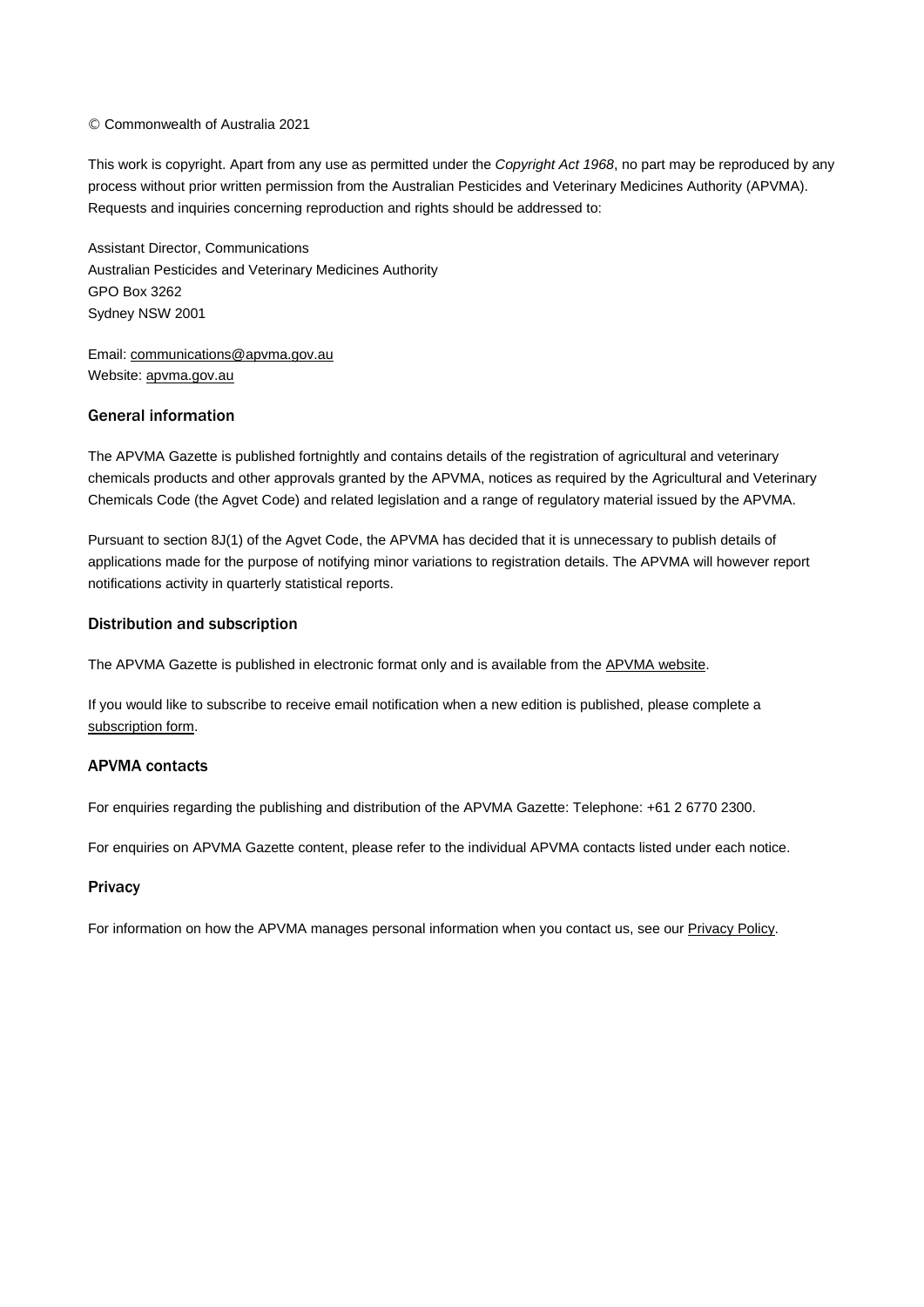## **Contents**

## List of tables

| Table 10: Active constituent approval/product registration/label approval cancelled at the request of the holder  21 |  |
|----------------------------------------------------------------------------------------------------------------------|--|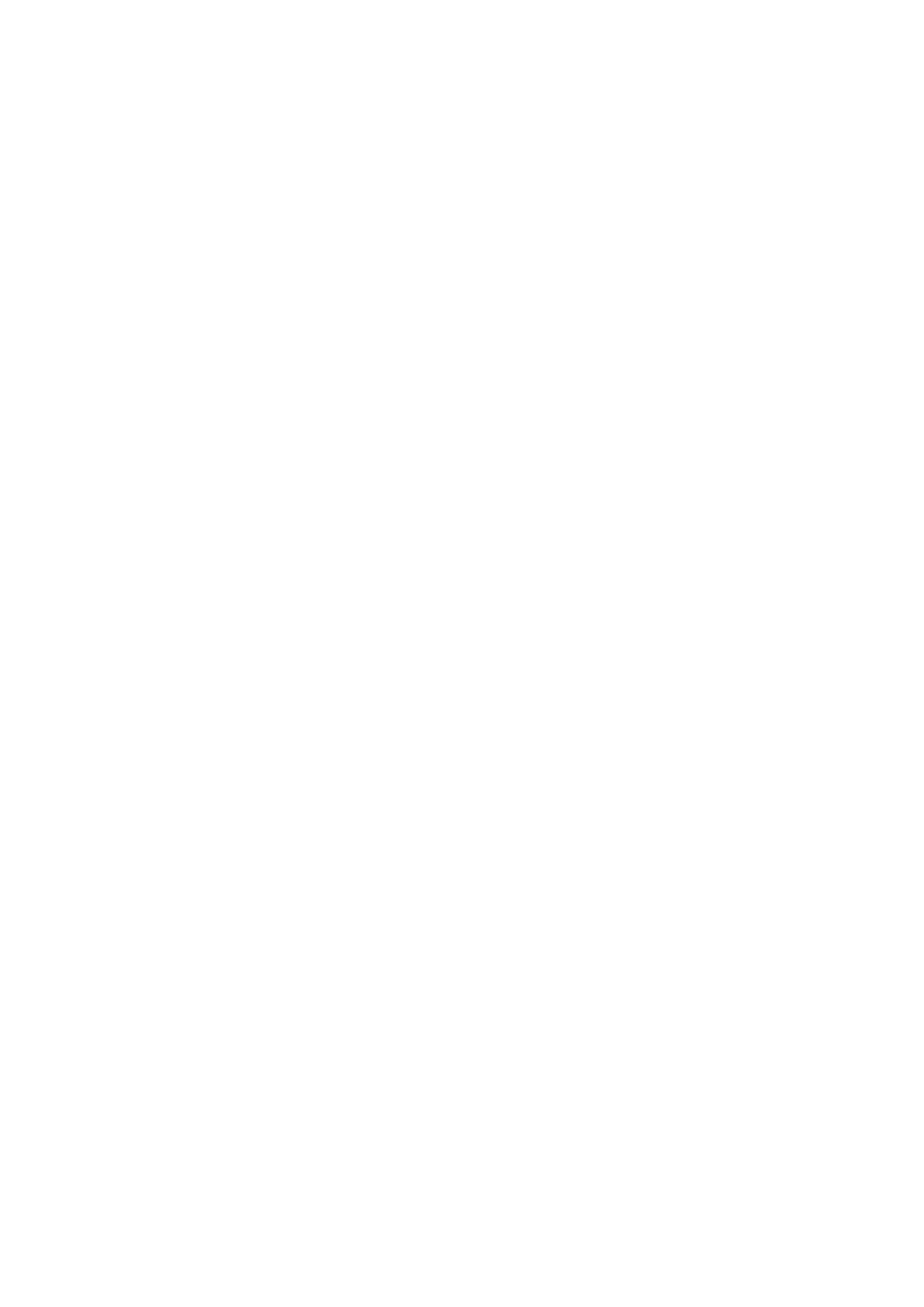## <span id="page-4-0"></span>Agricultural chemical products and approved labels

Pursuant to the Agricultural and Veterinary Chemicals Code scheduled to the *Agricultural and Veterinary Chemicals Code Act 1994*, the APVMA hereby gives notice that it has registered or varied the relevant particulars or conditions of the registration in respect of the following products and has approved the label or varied the relevant particulars or conditions of the approval in respect of the containers for the chemical product, with effect from the dates shown.

<span id="page-4-1"></span>

| Table 1: Agricultural products based on new active constituents |  |  |
|-----------------------------------------------------------------|--|--|
|                                                                 |  |  |

| Application no.          | 121358                                                                                                                                                                                                                                                                                                                      |
|--------------------------|-----------------------------------------------------------------------------------------------------------------------------------------------------------------------------------------------------------------------------------------------------------------------------------------------------------------------------|
| <b>Product name</b>      | Fastrac G Blox Rodenticide                                                                                                                                                                                                                                                                                                  |
| Active constituent/s     | 0.1 g/kg bromethalin                                                                                                                                                                                                                                                                                                        |
| <b>Applicant name</b>    | <b>Bell Laboratories Inc.</b>                                                                                                                                                                                                                                                                                               |
| <b>Applicant ACN</b>     | 095 820 634                                                                                                                                                                                                                                                                                                                 |
| Summary of use           | A ready to use block bait to control rats and mice in damp or dry situations in and around industrial,<br>commercial and agricultural buildings; and a pre-filled ready to use bait station to control rats and mice<br>in damp or dry situations in and around industrial, commercial, agricultural and domestic buildings |
| Date of registration     | 22 July 2021                                                                                                                                                                                                                                                                                                                |
| Product registration no. | 88448                                                                                                                                                                                                                                                                                                                       |
| Label approval no.       | 88448/121358 A&B                                                                                                                                                                                                                                                                                                            |

| Application no.          | 121359                                                                                                                                                                                                                                                                                                                      |
|--------------------------|-----------------------------------------------------------------------------------------------------------------------------------------------------------------------------------------------------------------------------------------------------------------------------------------------------------------------------|
| <b>Product name</b>      | Fastrac Pro Blox Rodenticide                                                                                                                                                                                                                                                                                                |
| Active constituent/s     | 0.1 g/kg bromethalin                                                                                                                                                                                                                                                                                                        |
| Applicant name           | <b>Bell Laboratories Inc.</b>                                                                                                                                                                                                                                                                                               |
| <b>Applicant ACN</b>     | 095 820 634                                                                                                                                                                                                                                                                                                                 |
| Summary of use           | A ready to use block bait to control rats and mice in damp or dry situations in and around industrial,<br>commercial and agricultural buildings; and a pre-filled ready to use bait station to control rats and mice<br>in damp or dry situations in and around industrial, commercial, agricultural and domestic buildings |
| Date of registration     | 22 July 2021                                                                                                                                                                                                                                                                                                                |
| Product registration no. | 88449                                                                                                                                                                                                                                                                                                                       |
| Label approval no.       | 88449/121359 A&B                                                                                                                                                                                                                                                                                                            |

| Application no.          | 121361                                                                                            |
|--------------------------|---------------------------------------------------------------------------------------------------|
| <b>Product name</b>      | Fastrac G Place Pacs Rodenticide                                                                  |
| Active constituent/s     | 0.1 g/kg bromethalin                                                                              |
| Applicant name           | <b>Bell Laboratories Inc.</b>                                                                     |
| <b>Applicant ACN</b>     | N/A                                                                                               |
| Summary of use           | For the control of rats and mice in and around industrial, commercial, and agricultural buildings |
| Date of registration     | 30 July 2021                                                                                      |
| Product registration no. | 88451                                                                                             |
| Label approval no.       | 88451/121361                                                                                      |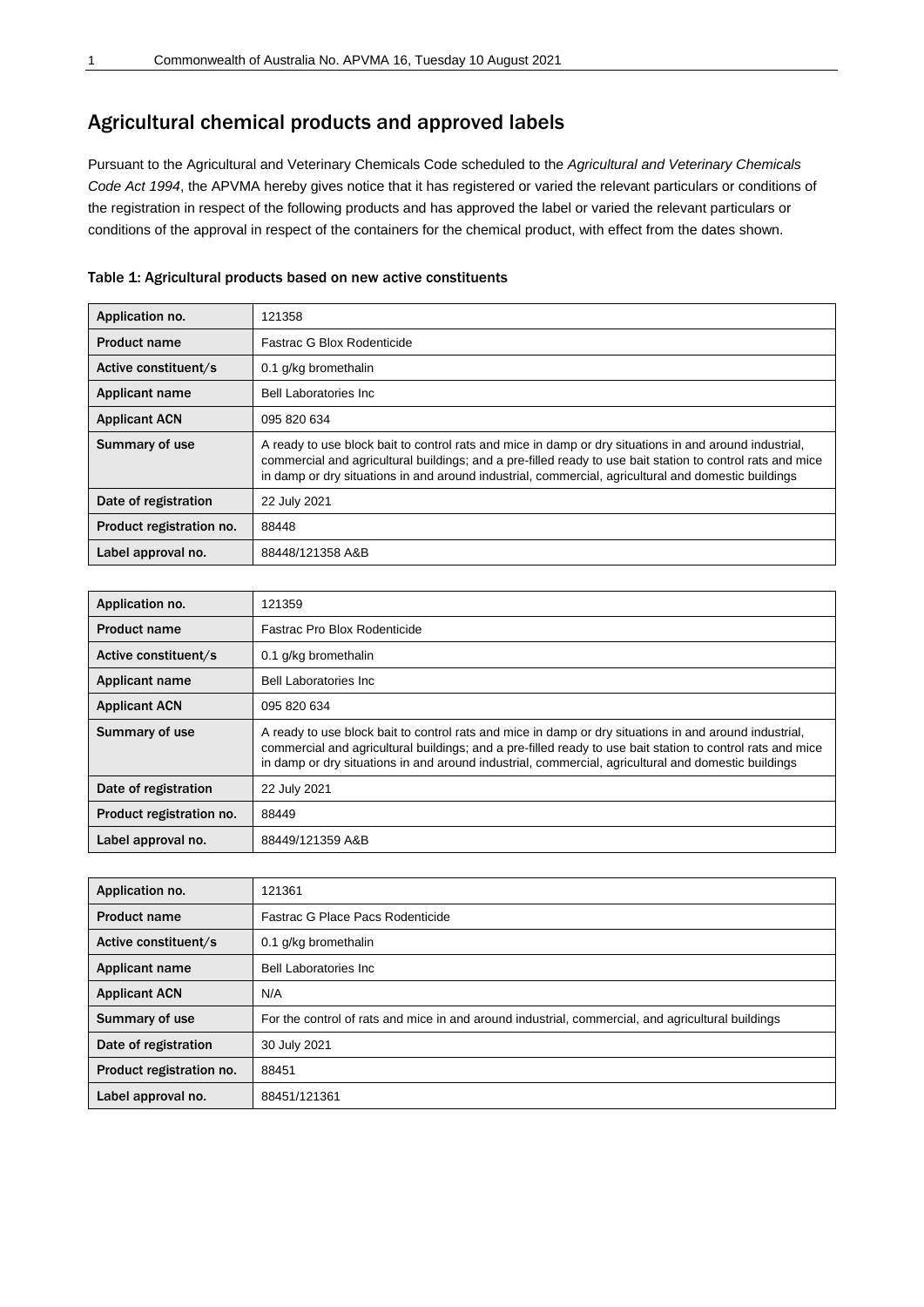| Application no.          | 121364                                                                                           |
|--------------------------|--------------------------------------------------------------------------------------------------|
| <b>Product name</b>      | Fastrac G Pellets Rodenticide                                                                    |
| Active constituent/s     | 0.1 g/kg bromethalin                                                                             |
| <b>Applicant name</b>    | <b>Bell Laboratories Inc.</b>                                                                    |
| <b>Applicant ACN</b>     | N/A                                                                                              |
| Summary of use           | For the control of rats and mice in and around industrial, commercial and agricultural buildings |
| Date of registration     | 30 July 2021                                                                                     |
| Product registration no. | 88454                                                                                            |
| Label approval no.       | 88454/121364                                                                                     |

| Application no.          | 121366                                                                                           |
|--------------------------|--------------------------------------------------------------------------------------------------|
| <b>Product name</b>      | Fastrac Pro Place Pacs Rodenticide                                                               |
| Active constituent/s     | 0.1 g/kg bromethalin                                                                             |
| <b>Applicant name</b>    | <b>Bell Laboratories Inc.</b>                                                                    |
| <b>Applicant ACN</b>     | N/A                                                                                              |
| Summary of use           | For the control of rats and mice in and around industrial, commercial and agricultural buildings |
| Date of registration     | 30 July 2021                                                                                     |
| Product registration no. | 88455                                                                                            |
| Label approval no.       | 88455/121366                                                                                     |

| Application no.          | 121368                                                                                        |
|--------------------------|-----------------------------------------------------------------------------------------------|
| <b>Product name</b>      | Fastrac Pro Pellets Rodenticide                                                               |
| Active constituent/s     | 0.1 g/kg bromethalin                                                                          |
| <b>Applicant name</b>    | <b>Bell Laboratories Inc.</b>                                                                 |
| <b>Applicant ACN</b>     | N/A                                                                                           |
| Summary of use           | For the control rats and mice in and around industrial, commercial and agricultural buildings |
| Date of registration     | 30 July 2021                                                                                  |
| Product registration no. | 88456                                                                                         |
| Label approval no.       | 88456/121368                                                                                  |

| Application no.          | 121373                                                                                                                                                                                                                                                                 |
|--------------------------|------------------------------------------------------------------------------------------------------------------------------------------------------------------------------------------------------------------------------------------------------------------------|
| <b>Product name</b>      | Fastrac Pro Soft Bait Rodenticide                                                                                                                                                                                                                                      |
| Active constituent/s     | 0.1 g/kg bromethalin                                                                                                                                                                                                                                                   |
| <b>Applicant name</b>    | <b>Bell Laboratories Inc.</b>                                                                                                                                                                                                                                          |
| <b>Applicant ACN</b>     | N/A                                                                                                                                                                                                                                                                    |
| Summary of use           | A ready to use soft bait to control rats and mice in and around industrial, commercial and agricultural<br>buildings; and a pre-filled ready to use bait station to control rats and mice in and around industrial,<br>commercial, agricultural and domestic buildings |
| Date of registration     | 30 July 2021                                                                                                                                                                                                                                                           |
| Product registration no. | 88458                                                                                                                                                                                                                                                                  |
| Label approval no.       | 88458/121373                                                                                                                                                                                                                                                           |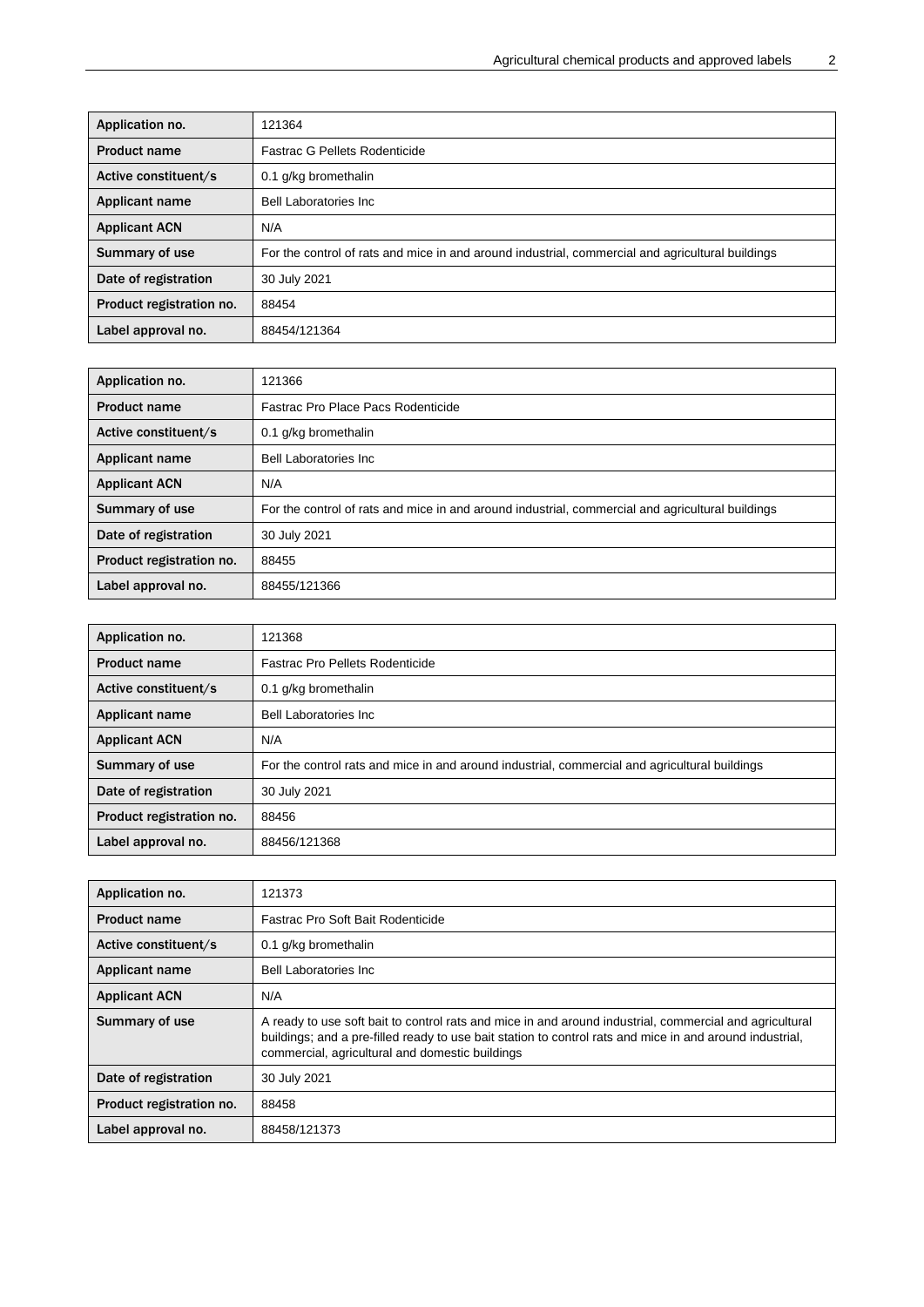| Application no.          | 130620                                                                          |
|--------------------------|---------------------------------------------------------------------------------|
| <b>Product name</b>      | APS Glufosinate 200 Herbicide                                                   |
| Active constituent/s     | 200 g/L glufosinate-ammonium                                                    |
| Applicant name           | Agricultural Product Services Pty Ltd                                           |
| <b>Applicant ACN</b>     | 092 350 279                                                                     |
| Summary of use           | For the non-residual control of broadleaf and grass weeds in various situations |
| Date of registration     | 19 July 2021                                                                    |
| Product registration no. | 90971                                                                           |
| Label approval no.       | 90971/130620                                                                    |

## <span id="page-6-0"></span>Table 2: Agricultural products based on existing active constituents

| Application no.          | 131574                                                   |
|--------------------------|----------------------------------------------------------|
| <b>Product name</b>      | Atlas Outdoor Insect Bomb                                |
| Active constituent/s     | 10.0 g/kg permethrin, 0.77 g/kg fenoxycarb               |
| <b>Applicant name</b>    | Pascoe's Pty Ltd                                         |
| <b>Applicant ACN</b>     | 055 220 463                                              |
| Summary of use           | For use as an insecticide in outdoor home and garden use |
| Date of registration     | 19 July 2021                                             |
| Product registration no. | 91276                                                    |
| Label approval no.       | 91276/131574                                             |

| Application no.          | 131672                                  |
|--------------------------|-----------------------------------------|
| <b>Product name</b>      | TRS Camphor Moth & Silverfish Repellent |
| Active constituent/s     | 960 g/kg camphor                        |
| Applicant name           | Pascoe's Pty Ltd                        |
| <b>Applicant ACN</b>     | 055 220 463                             |
| Summary of use           | For moth and silverfish repellence      |
| Date of registration     | 19 July 2021                            |
| Product registration no. | 91296                                   |
| Label approval no.       | 91296/131672                            |

| Application no.          | 130580                                                                                                                                                               |
|--------------------------|----------------------------------------------------------------------------------------------------------------------------------------------------------------------|
| <b>Product name</b>      | Trio Alpha-Cypermethrin 100 EC Insecticide                                                                                                                           |
| Active constituent/s     | 100 g/L alpha-cypermethrin                                                                                                                                           |
| <b>Applicant name</b>    | CTS Chemicals Pty Ltd                                                                                                                                                |
| <b>Applicant ACN</b>     | 605 759 644                                                                                                                                                          |
| Summary of use           | For the control of insect pests of cereals, cotton, grain legumes, oilseeds, pastures, pome and stone<br>fruits, rice, trees and ornamentals, tobacco and vegetables |
| Date of registration     | 19 July 2021                                                                                                                                                         |
| Product registration no. | 90956                                                                                                                                                                |
| Label approval no.       | 90956/130580                                                                                                                                                         |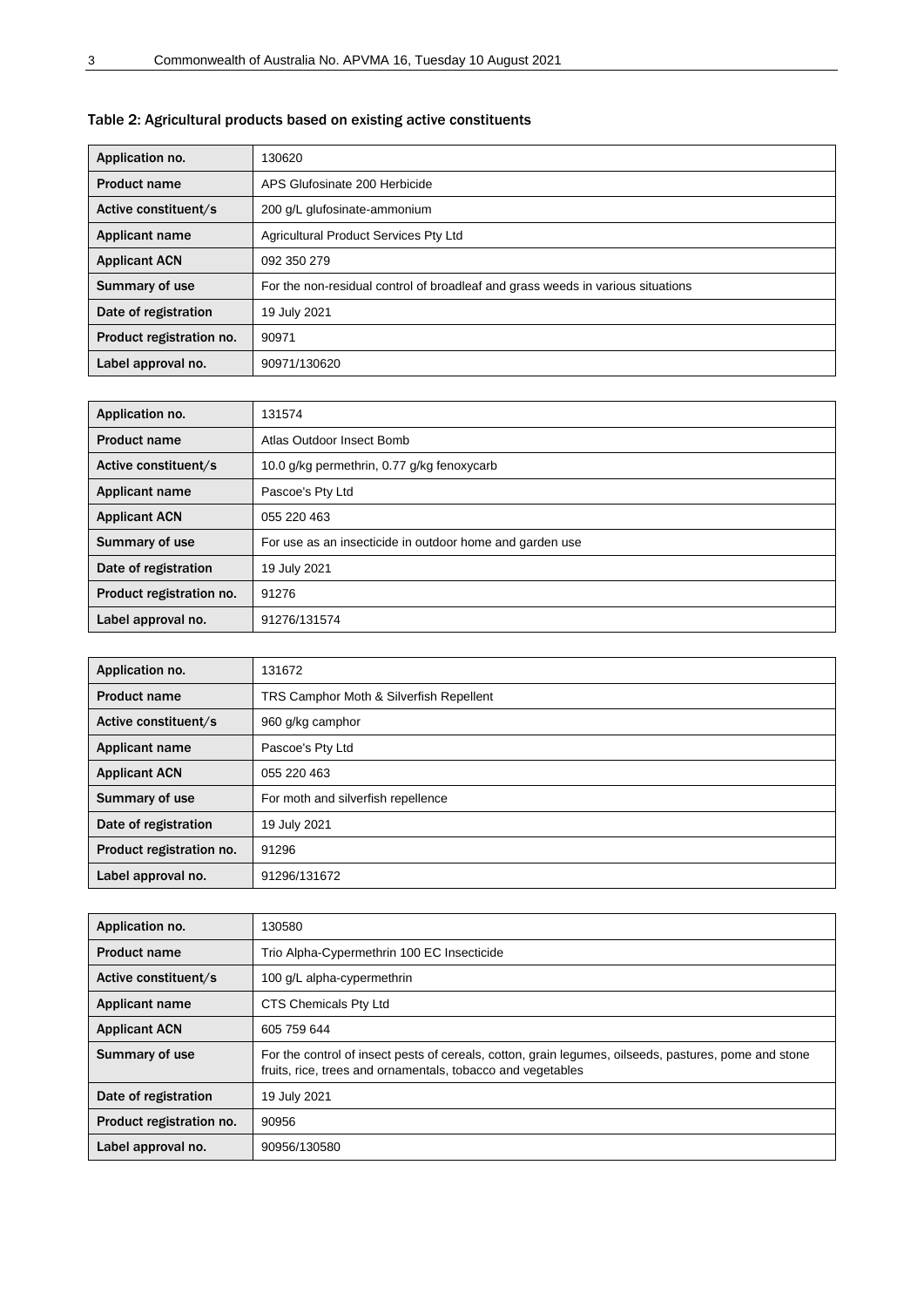| Application no.          | 130866                                                  |
|--------------------------|---------------------------------------------------------|
| <b>Product name</b>      | Etong Sulfuron 750 WG Herbicide                         |
| Active constituent/s     | 750 g/kg sulfosulfuron                                  |
| <b>Applicant name</b>    | Shanghai E-Tong Chemical Co Ltd                         |
| <b>Applicant ACN</b>     | N/A                                                     |
| Summary of use           | For the control of certain weeds in wheat and triticale |
| Date of registration     | 20 July 2021                                            |
| Product registration no. | 91066                                                   |
| Label approval no.       | 91066/130866                                            |

| Application no.          | 130865                                                                                                                                    |
|--------------------------|-------------------------------------------------------------------------------------------------------------------------------------------|
| <b>Product name</b>      | Etong Propyzamide 500 SC Herbicide                                                                                                        |
| Active constituent/s     | 500 g/L propyzamide                                                                                                                       |
| Applicant name           | Shanghai E-Tong Chemical Co Ltd                                                                                                           |
| <b>Applicant ACN</b>     | N/A                                                                                                                                       |
| Summary of use           | For selective control of certain grasses and broad leaf weeds in lettuce, sports turf, home lawns and<br>legumes, seed crops and pastures |
| Date of registration     | 20 July 2021                                                                                                                              |
| Product registration no. | 91065                                                                                                                                     |
| Label approval no.       | 91065/130865                                                                                                                              |

| Application no.          | 130867                                                                                                                                                                                                |
|--------------------------|-------------------------------------------------------------------------------------------------------------------------------------------------------------------------------------------------------|
| <b>Product name</b>      | Etong Clethodim 240 EC Herbicide                                                                                                                                                                      |
| Active constituent/s     | 240 g/L clethodim                                                                                                                                                                                     |
| Applicant name           | Shanghai E-Tong Chemical Co Ltd                                                                                                                                                                       |
| <b>Applicant ACN</b>     | N/A                                                                                                                                                                                                   |
| Summary of use           | For the control of certain grass weeds in beetroot, cabbage, canola, celery, -cotton, forestry, lettuce,<br>non-bearing fruit trees, onions, ornamentals, peanuts, potatoes, soybeans and some pulses |
| Date of registration     | 20 July 2021                                                                                                                                                                                          |
| Product registration no. | 91067                                                                                                                                                                                                 |
| Label approval no.       | 91067/130867                                                                                                                                                                                          |

| Application no.          | 130605                                                                         |
|--------------------------|--------------------------------------------------------------------------------|
| <b>Product name</b>      | APS S-Metolachlor 960 Herbicide                                                |
| Active constituent/s     | 960 g/L S-metolachlor                                                          |
| Applicant name           | Agricultural Product Services Pty Ltd                                          |
| <b>Applicant ACN</b>     | 092 350 279                                                                    |
| Summary of use           | For the control of certain annual grasses and broadleaf weeds in certain crops |
| Date of registration     | 20 July 2021                                                                   |
| Product registration no. | 90964                                                                          |
| Label approval no.       | 90964/130605                                                                   |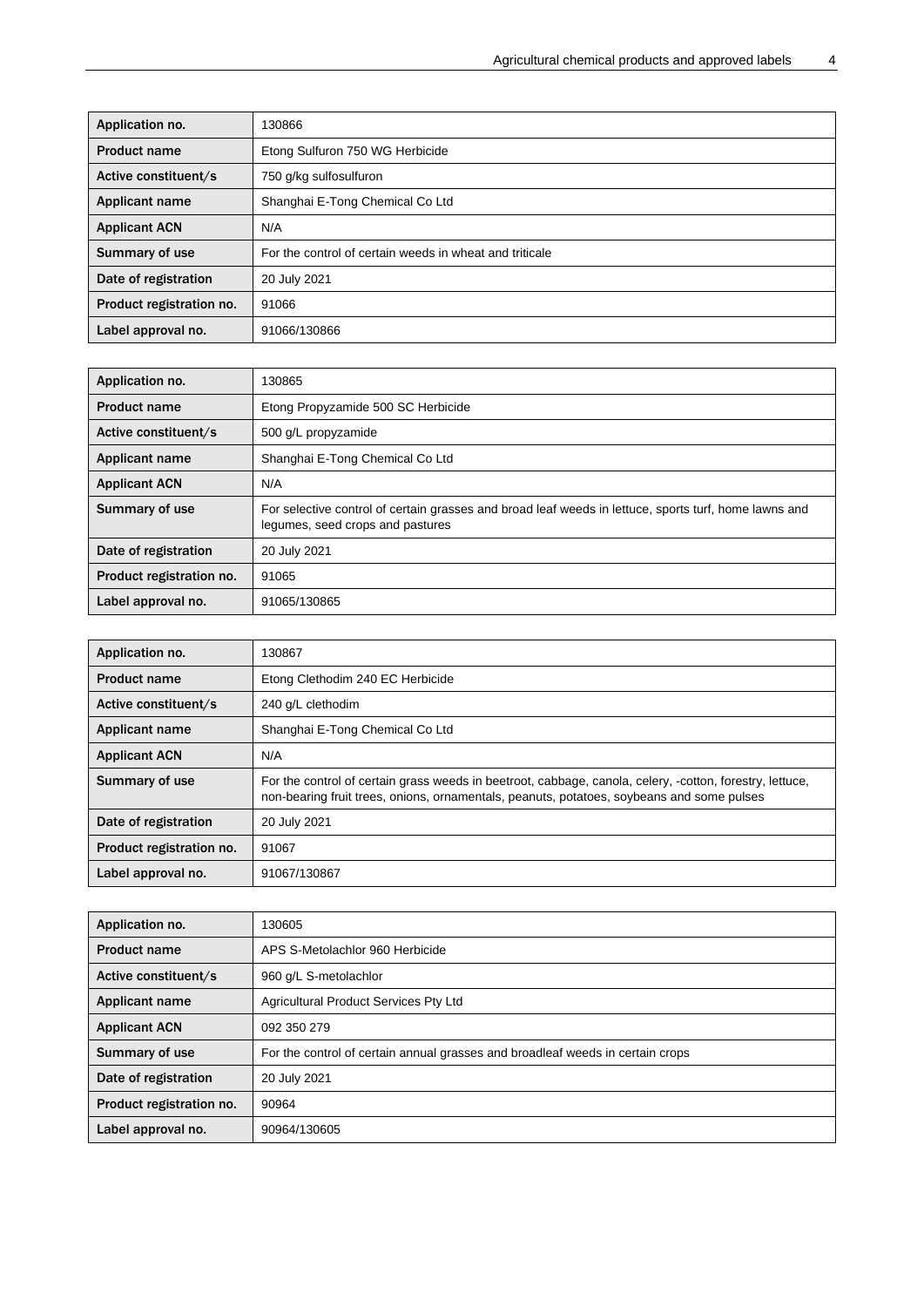| Application no.          | 125917                                                    |
|--------------------------|-----------------------------------------------------------|
| <b>Product name</b>      | Baythroid Advanced Garden Pest Insect Killer Ready To Use |
| Active constituent/s     | 0.02 g/L beta-cyfluthrin                                  |
| <b>Applicant name</b>    | Bayer Cropscience Pty Ltd                                 |
| <b>Applicant ACN</b>     | 000 226 022                                               |
| Summary of use           | For the control of insect pests in the home garden        |
| Date of registration     | 21 July 2021                                              |
| Product registration no. | 89729                                                     |
| Label approval no.       | 89729/125917                                              |

| Application no.          | 130863                                                           |
|--------------------------|------------------------------------------------------------------|
| <b>Product name</b>      | Etong MCPA 570 LVE Herbicide                                     |
| Active constituent/s     | 570 g/L MCPA present as the 2-ethylhexyl ester                   |
| Applicant name           | Shanghai E-Tong Chemical Co Ltd                                  |
| <b>Applicant ACN</b>     | N/A                                                              |
| Summary of use           | For the selective control of certain weeds in agricultural crops |
| Date of registration     | 21 July 2021                                                     |
| Product registration no. | 91063                                                            |
| Label approval no.       | 91063/130863                                                     |

| Application no.          | 130864                                                                          |
|--------------------------|---------------------------------------------------------------------------------|
| <b>Product name</b>      | Etong Glufosinate 200 SL Herbicide                                              |
| Active constituent/s     | 200 g/L glufosinate-ammonium                                                    |
| Applicant name           | Shanghai E-Tong Chemical Co Ltd                                                 |
| <b>Applicant ACN</b>     | N/A                                                                             |
| Summary of use           | For the non-residual control of broadleaf and grass weeds in various situations |
| Date of registration     | 21 July 2021                                                                    |
| Product registration no. | 91064                                                                           |
| Label approval no.       | 91064/130864                                                                    |

| Application no.          | 126147                                                                                                                                          |
|--------------------------|-------------------------------------------------------------------------------------------------------------------------------------------------|
| <b>Product name</b>      | <b>BGT Herbicide</b>                                                                                                                            |
| Active constituent/s     | 180 g/L glyphosate present as the isopropylamine salt                                                                                           |
| <b>Applicant name</b>    | Ciech Sarzyna Spolka Akcyjna                                                                                                                    |
| <b>Applicant ACN</b>     | N/A                                                                                                                                             |
| Summary of use           | For the non-selective control of many annual and perennial weeds in conservation tillage situations,<br>and general weed infestation situations |
| Date of registration     | 22 July 2021                                                                                                                                    |
| Product registration no. | 89803                                                                                                                                           |
| Label approval no.       | 89803/126147                                                                                                                                    |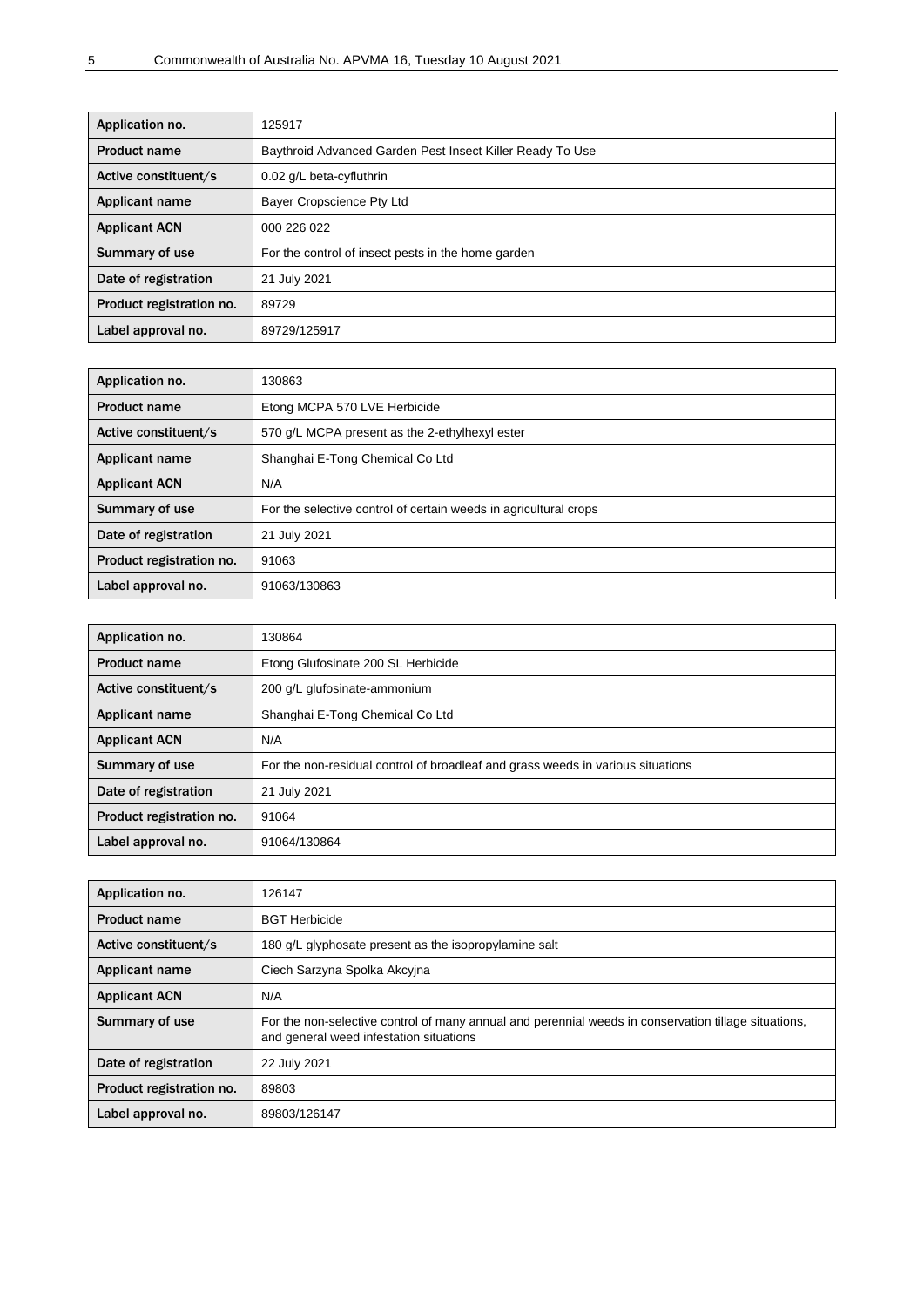| Application no.          | 126319                                     |
|--------------------------|--------------------------------------------|
| <b>Product name</b>      | Tribeca Fungicide                          |
| Active constituent/s     | 194 g/L triticonazole, 127 g/L fludioxonil |
| Applicant name           | <b>Turf Culture Pty Ltd</b>                |
| <b>Applicant ACN</b>     | 117 986 615                                |
| Summary of use           | For the control of fungal diseases in turf |
| Date of registration     | 23 July 2021                               |
| Product registration no. | 89902                                      |
| Label approval no.       | 89902/126319                               |

| Application no.          | 130670                                                        |
|--------------------------|---------------------------------------------------------------|
| <b>Product name</b>      | Maxunitech Prohexadione-Calcium 100 WG Plant Growth Regulator |
| Active constituent/s     | 100 g/kg prohexadione-calcium                                 |
| <b>Applicant name</b>    | Max(Rudong) Chemicals Co Ltd                                  |
| <b>Applicant ACN</b>     | N/A                                                           |
| Summary of use           | For the reduction of shoot growth in apples                   |
| Date of registration     | 23 July 2021                                                  |
| Product registration no. | 90986                                                         |
| Label approval no.       | 90986/130670                                                  |

| Application no.          | 130869                                                                   |
|--------------------------|--------------------------------------------------------------------------|
| <b>Product name</b>      | KD Plant Care Difox CF Herbicide                                         |
| Active constituent/s     | 250 g/L bromoxynil present as the octanoate, 25 g/L diflufenican         |
| Applicant name           | KD Plant Care Pty Ltd                                                    |
| <b>Applicant ACN</b>     | 134 592 804                                                              |
| Summary of use           | For the control of certain broadleaf weeds in winter cereals and pasture |
| Date of registration     | 23 July 2021                                                             |
| Product registration no. | 91068                                                                    |
| Label approval no.       | 91068/130869                                                             |

| Application no.          | 127351                                                                                                                                                 |
|--------------------------|--------------------------------------------------------------------------------------------------------------------------------------------------------|
| <b>Product name</b>      | Imtrade Outplay 700 EC Insecticide                                                                                                                     |
| Active constituent/s     | 700 g/L chlorpyrifos (an anticholinesterase compound)                                                                                                  |
| <b>Applicant name</b>    | Imtrade Australia Pty Ltd                                                                                                                              |
| <b>Applicant ACN</b>     | 090 151 134                                                                                                                                            |
| Summary of use           | For the control of a wide range of insect pests on fruit, vegetables, oilseeds, cotton, cereals and<br>pasture, as well as other domestic insect pests |
| Date of registration     | 27 July 2021                                                                                                                                           |
| Product registration no. | 90088                                                                                                                                                  |
| Label approval no.       | 90088/127351                                                                                                                                           |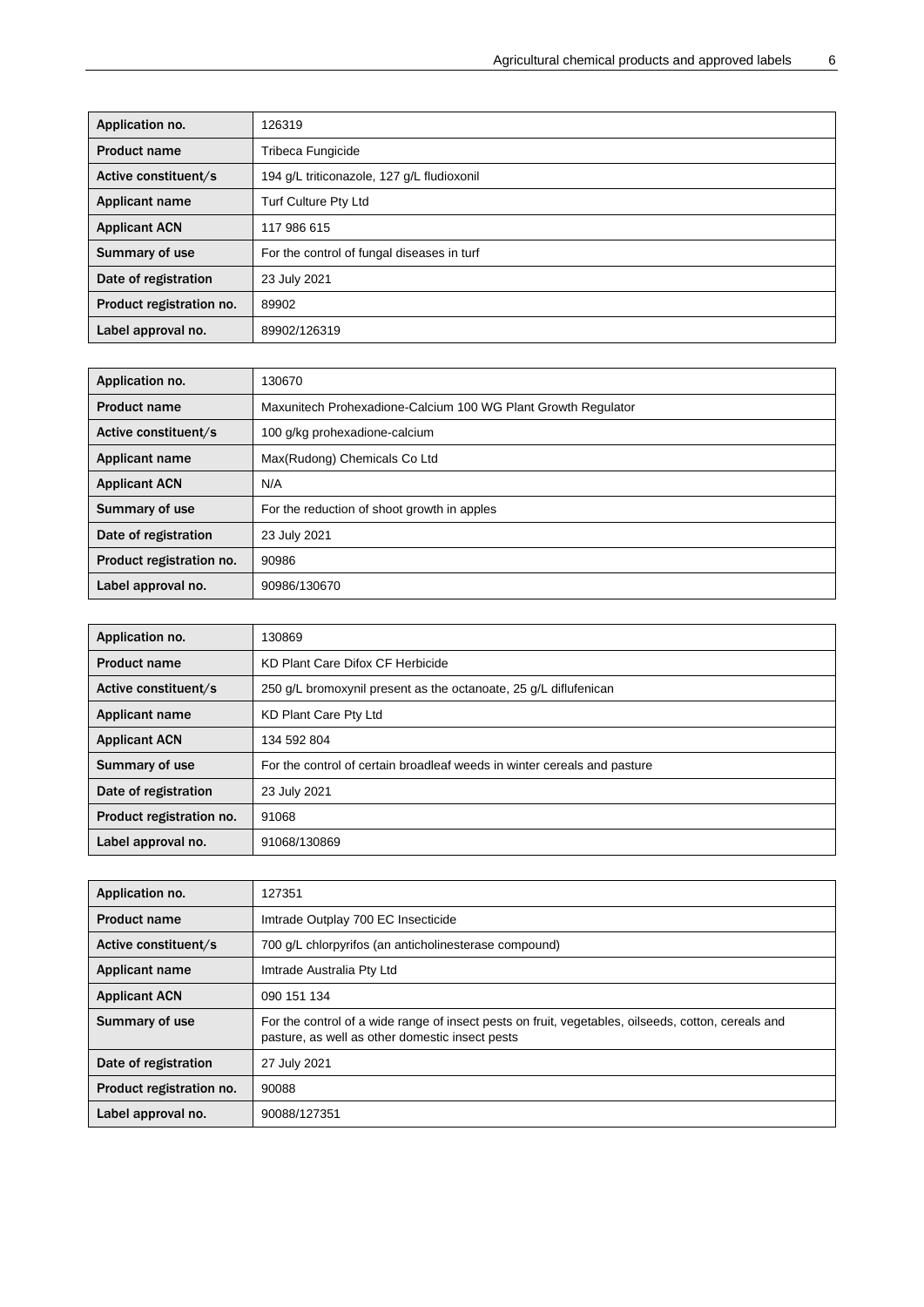| Application no.          | 127714                                                                                                      |
|--------------------------|-------------------------------------------------------------------------------------------------------------|
| <b>Product name</b>      | Arsenal Super Path Weedkiller Concentrate                                                                   |
| Active constituent/s     | 240 g/L imazapyr present as the isopropylamine salt                                                         |
| <b>Applicant name</b>    | <b>BASF Australia Ltd.</b>                                                                                  |
| <b>Applicant ACN</b>     | 008 437 867                                                                                                 |
| Summary of use           | For the control and prevention of weeds on paths, driveways and other hard surfaces or bare ground<br>areas |
| Date of registration     | 28 July 2021                                                                                                |
| Product registration no. | 90132                                                                                                       |
| Label approval no.       | 90132/127714                                                                                                |

| Application no.          | 126041                                                       |
|--------------------------|--------------------------------------------------------------|
| <b>Product name</b>      | Miravis Star Adepidyn technology Fungicide                   |
| Active constituent/s     | 150 g/L fludioxonil, 100 g/L pydiflumetofen                  |
| <b>Applicant name</b>    | Syngenta Australia Pty Ltd                                   |
| <b>Applicant ACN</b>     | 002 933 717                                                  |
| Summary of use           | For the control of fungal diseases in canola and pulse crops |
| Date of registration     | 28 July 2021                                                 |
| Product registration no. | 89771                                                        |
| Label approval no.       | 89771/126041                                                 |

## <span id="page-10-0"></span>Table 3: Variations of registration

| Application no.          | 131852                                                                                                                                                                                                    |
|--------------------------|-----------------------------------------------------------------------------------------------------------------------------------------------------------------------------------------------------------|
| <b>Product name</b>      | Earthcore White Oil (Insecticide) Spray Ready to Use                                                                                                                                                      |
| Active constituent/s     | 20 g/L petroleum oil                                                                                                                                                                                      |
| Applicant name           | Mitre 10 Australia I td                                                                                                                                                                                   |
| <b>Applicant ACN</b>     | 009 713 704                                                                                                                                                                                               |
| Summary of use           | To vary the distinguishing product name and the name that appears on the label from 'Gard & Grow<br>White Oil (Insecticide) Spray Ready to Use' to 'Earthcore White Oil (Insecticide) Spray Ready to Use' |
| Date of registration     | 12 July 2021                                                                                                                                                                                              |
| Product registration no. | 58706                                                                                                                                                                                                     |
| Label approval no.       | 58706/131852                                                                                                                                                                                              |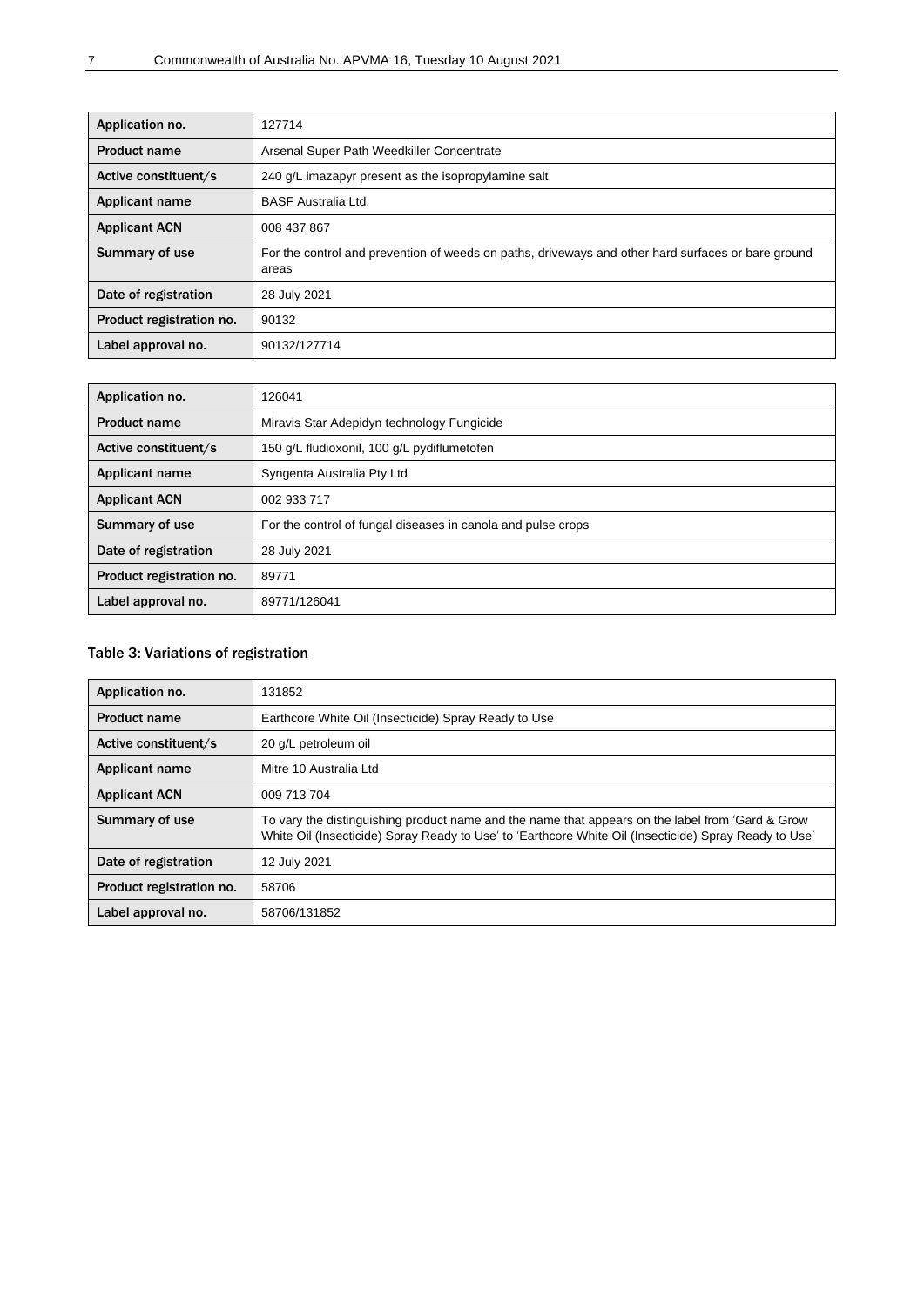| Application no.          | 131851                                                                                                                                                                                                           |
|--------------------------|------------------------------------------------------------------------------------------------------------------------------------------------------------------------------------------------------------------|
| <b>Product name</b>      | Earthcore Natural Pyrethrum Insect Killer Ready to Use                                                                                                                                                           |
| Active constituent/s     | 1.2 g/L piperonyl butoxide, 0.3 g/L pyrethrins                                                                                                                                                                   |
| Applicant name           | Mitre 10 Australia Ltd                                                                                                                                                                                           |
| <b>Applicant ACN</b>     | 009 713 704                                                                                                                                                                                                      |
| <b>Summary of use</b>    | To vary the distinguishing product name and the name that appears on the label from 'Gard & Grow<br>Natural Pyrethrum Insect Killer Ready To Use' to 'Earthcore Natural Pyrethrum Insect Killer Ready to<br>Use' |
| Date of registration     | 12 July 2021                                                                                                                                                                                                     |
| Product registration no. | 53089                                                                                                                                                                                                            |
| Label approval no.       | 53089/131851                                                                                                                                                                                                     |

| Application no.          | 130797                                                                                                                  |
|--------------------------|-------------------------------------------------------------------------------------------------------------------------|
| <b>Product name</b>      | Imtrade Whack 900 WG Fungicide                                                                                          |
| Active constituent/s     | 900 g/kg chlorothalonil                                                                                                 |
| Applicant name           | Imtrade Australia Pty Ltd                                                                                               |
| <b>Applicant ACN</b>     | 090 151 134                                                                                                             |
| Summary of use           | To extend uses into chickpeas and lentils and update the withholding period, trade advice and first aid<br>instructions |
| Date of registration     | 19 July 2021                                                                                                            |
| Product registration no. | 61278                                                                                                                   |
| Label approval no.       | 61278/130797                                                                                                            |

| Application no.          | 131945                                                                                                                                                                      |
|--------------------------|-----------------------------------------------------------------------------------------------------------------------------------------------------------------------------|
| <b>Product name</b>      | Genfarm Repay 250 Plant Growth Regulator                                                                                                                                    |
| Active constituent/s     | 250 g/L paclobutrazol                                                                                                                                                       |
| Applicant name           | Nutrien Ag Solutions Limited                                                                                                                                                |
| <b>Applicant ACN</b>     | 008 743 217                                                                                                                                                                 |
| Summary of use           | To vary the distinguishing product name and the name that appears on the label from 'FMC Repay 250<br>Plant Growth Regulator' to 'Genfarm Repay 250 Plant Growth Regulator' |
| Date of registration     | 19 July 2021                                                                                                                                                                |
| Product registration no. | 68623                                                                                                                                                                       |
| Label approval no.       | 68623/131945                                                                                                                                                                |

| Application no.          | 131958                                                                                                                                                                                                  |
|--------------------------|---------------------------------------------------------------------------------------------------------------------------------------------------------------------------------------------------------|
| <b>Product name</b>      | The Big Cheese Ultra Power Block Bait Rodenticide                                                                                                                                                       |
| Active constituent/s     | 0.025 g/kg brodifacoum                                                                                                                                                                                  |
| Applicant name           | Pelgar International (Aus) Pty Ltd                                                                                                                                                                      |
| <b>Applicant ACN</b>     | 159 699 779                                                                                                                                                                                             |
| Summary of use           | To vary the distinguishing product name and the name that appears on the label from 'The Big Cheese<br>BRODI Ultra Power Block Bait Rodenticide' to 'The Big Cheese Ultra Power Block Bait Rodenticide' |
| Date of registration     | 20 July 2021                                                                                                                                                                                            |
| Product registration no. | 88845                                                                                                                                                                                                   |
| Label approval no.       | 88845/131958                                                                                                                                                                                            |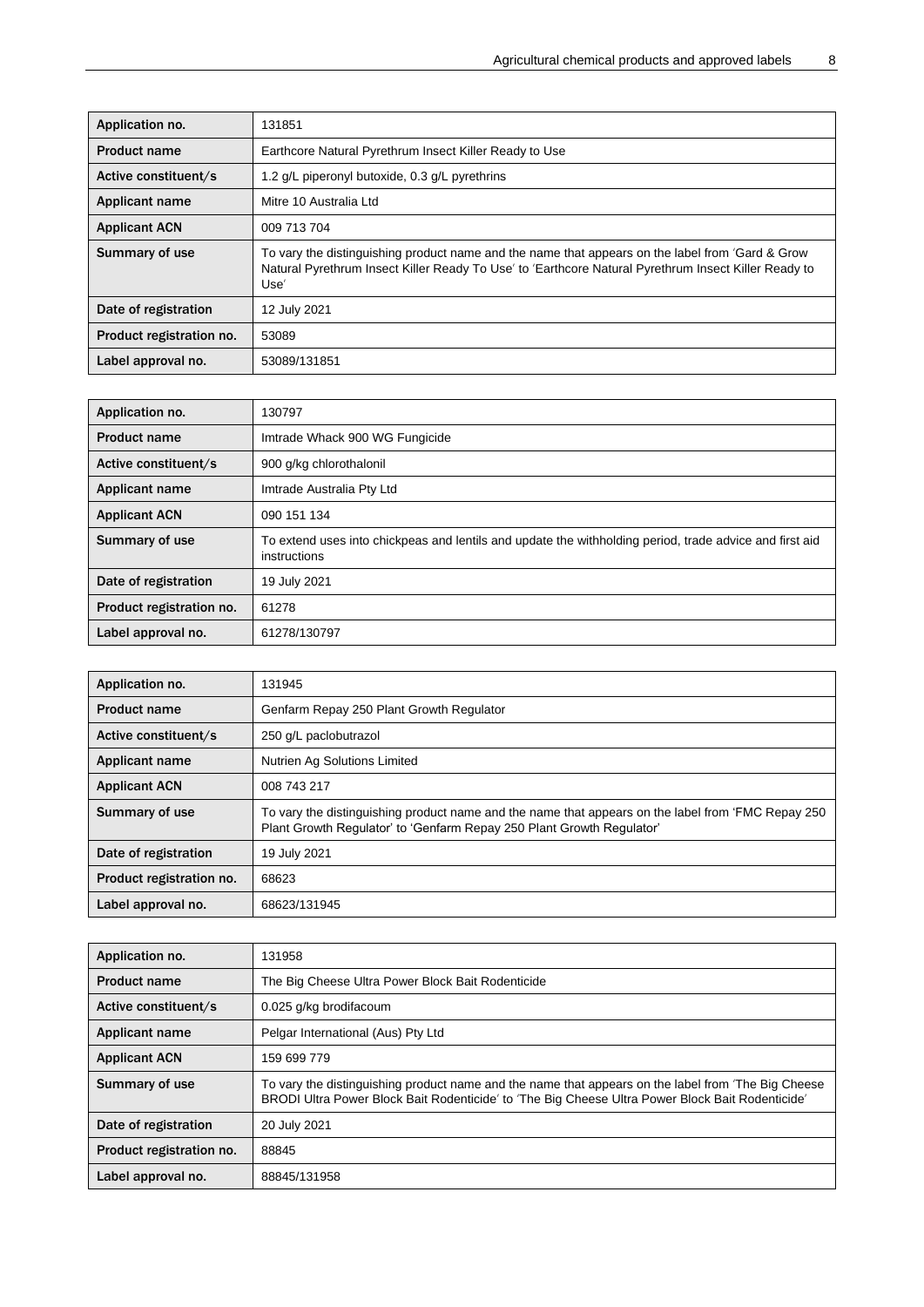| Application no.          | 131959                                                                                                                                                                                                  |
|--------------------------|---------------------------------------------------------------------------------------------------------------------------------------------------------------------------------------------------------|
| <b>Product name</b>      | The Big Cheese Ultra Power All Weather Block Bait                                                                                                                                                       |
| Active constituent/s     | 0.025 g/kg brodifacoum                                                                                                                                                                                  |
| Applicant name           | Pelgar International (Aus) Pty Ltd                                                                                                                                                                      |
| <b>Applicant ACN</b>     | 159 699 779                                                                                                                                                                                             |
| Summary of use           | To vary the distinguishing product name and the name that appears on the label from 'The Big Cheese<br>BRODI Ultra Power All Weather Block Bait' to 'The Big Cheese Ultra Power All Weather Block Bait' |
| Date of registration     | 20 July 2021                                                                                                                                                                                            |
| Product registration no. | 88846                                                                                                                                                                                                   |
| Label approval no.       | 88846/131959                                                                                                                                                                                            |

| Application no.          | 131976                                                                                                                                                                                                                     |
|--------------------------|----------------------------------------------------------------------------------------------------------------------------------------------------------------------------------------------------------------------------|
| <b>Product name</b>      | The Big Cheese Ultra Power Rat and Mouse Kill Throw Packs                                                                                                                                                                  |
| Active constituent/s     | 0.025 g/kg brodifacoum                                                                                                                                                                                                     |
| <b>Applicant name</b>    | Pelgar International (Aus) Pty Ltd                                                                                                                                                                                         |
| <b>Applicant ACN</b>     | 159 699 779                                                                                                                                                                                                                |
| Summary of use           | To vary the distinguishing product name and the name that appears on the label from 'The Big Cheese<br>BRODI Ultra Power Rat and Mouse Kill Throw Packs' to 'The Big Cheese Ultra Power Rat and Mouse<br>Kill Throw Packs' |
| Date of registration     | 20 July 2021                                                                                                                                                                                                               |
| Product registration no. | 88847                                                                                                                                                                                                                      |
| Label approval no.       | 88847/131976                                                                                                                                                                                                               |

| Application no.          | 131990                                                                                                                                                                       |
|--------------------------|------------------------------------------------------------------------------------------------------------------------------------------------------------------------------|
| <b>Product name</b>      | Surefire Enigma 240 SC Insecticide                                                                                                                                           |
| Active constituent/s     | 240 g/L methoxyfenozide                                                                                                                                                      |
| <b>Applicant name</b>    | PCT Holdings Pty Ltd                                                                                                                                                         |
| <b>Applicant ACN</b>     | 099 023 962                                                                                                                                                                  |
| Summary of use           | To vary the distinguishing product name and the name that appears on the label from 'Surefire<br>Methoxyfenozide 240 SC Insecticide' to 'Surefire Enigma 240 SC Insecticide' |
| Date of registration     | 21 July 2021                                                                                                                                                                 |
| Product registration no. | 89540                                                                                                                                                                        |
| Label approval no.       | 89540/131990                                                                                                                                                                 |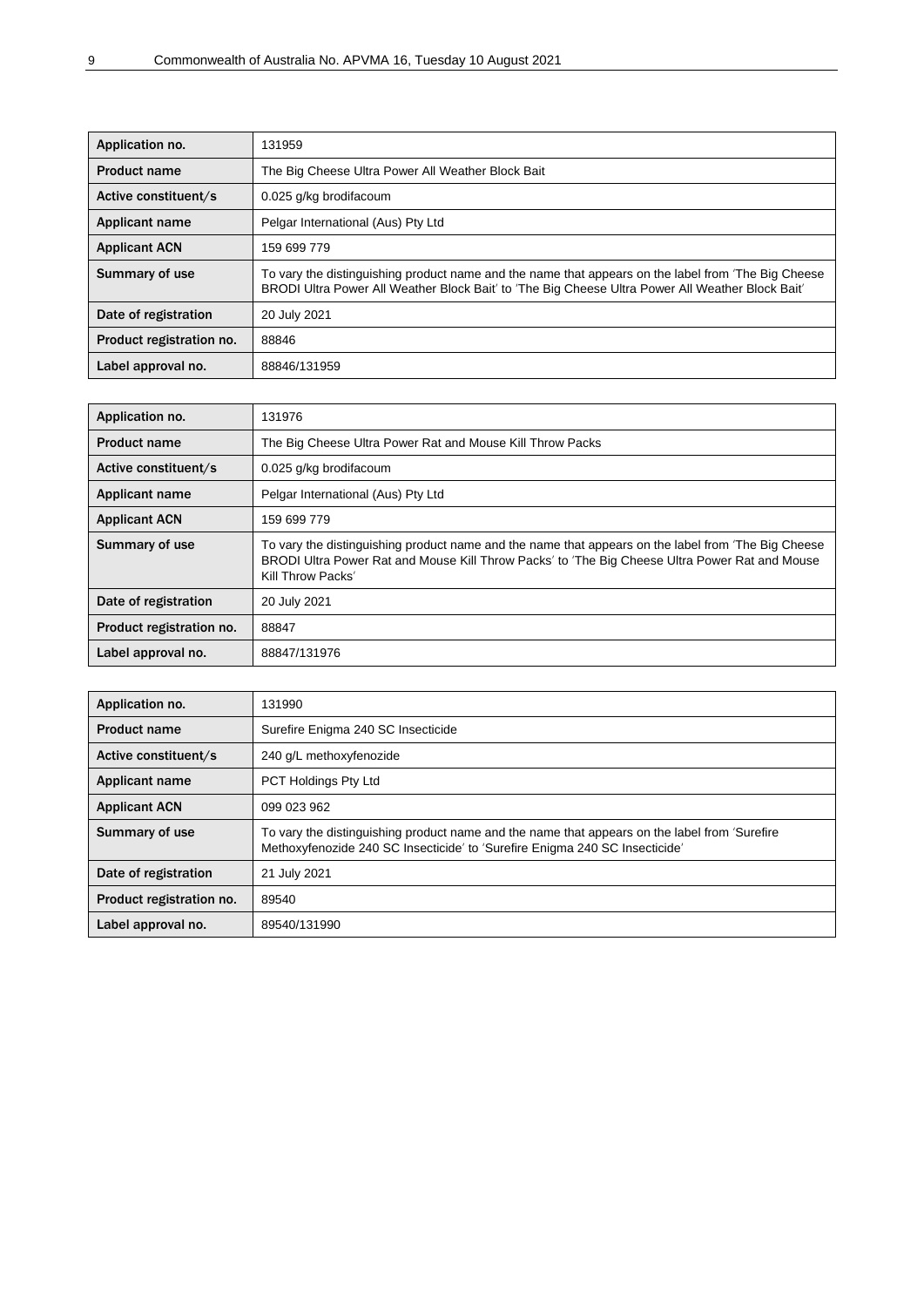| Application no.          | 131989                                                                                                                                          |
|--------------------------|-------------------------------------------------------------------------------------------------------------------------------------------------|
| <b>Product name</b>      | Surefire Azlan Fungicide                                                                                                                        |
| Active constituent/s     | 200 g/L tebuconazole, 120 g/L azoxystrobin                                                                                                      |
| Applicant name           | <b>PCT Holdings Pty Ltd</b>                                                                                                                     |
| <b>Applicant ACN</b>     | 099 023 962                                                                                                                                     |
| Summary of use           | To vary the distinguishing product name and the name that appears on the label from 'Surefire Aztec<br>Fungicide' to 'Surefire Azlan Fungicide' |
| Date of registration     | 21 July 2021                                                                                                                                    |
| Product registration no. | 87767                                                                                                                                           |
| Label approval no.       | 87767/131989                                                                                                                                    |

| Application no.          | 130607                                             |
|--------------------------|----------------------------------------------------|
| <b>Product name</b>      | Kenso Agcare Methomyl 225 Insecticide              |
| Active constituent/s     | 225 g/L methomyl (an anti-cholinesterase compound) |
| Applicant name           | Kenso Corporation (M) Sdn Bhd                      |
| <b>Applicant ACN</b>     | N/A                                                |
| Summary of use           | To add use in lettuce                              |
| Date of registration     | 21 July 2021                                       |
| Product registration no. | 69507                                              |
| Label approval no.       | 69507/130607                                       |

| Application no.          | 132008                                                                                                                                                                     |
|--------------------------|----------------------------------------------------------------------------------------------------------------------------------------------------------------------------|
| <b>Product name</b>      | Surefire Viento 240 SC Insecticide                                                                                                                                         |
| Active constituent/s     | 240 g/L spirotetramat                                                                                                                                                      |
| <b>Applicant name</b>    | PCT Holdings Pty Ltd                                                                                                                                                       |
| <b>Applicant ACN</b>     | 099 023 962                                                                                                                                                                |
| Summary of use           | To vary the distinguishing product name and the name that appears on the label from 'Surefire<br>Spirotetramat 240 SC Insecticide' to 'Surefire Viento 240 SC Insecticide' |
| Date of registration     | 22 July 2021                                                                                                                                                               |
| Product registration no. | 89337                                                                                                                                                                      |
| Label approval no.       | 89337/132008                                                                                                                                                               |

| Application no.          | 130460                                        |
|--------------------------|-----------------------------------------------|
| <b>Product name</b>      | Nordox 750 WG Copper Fungicide                |
| Active constituent/s     | 750 g/kg copper (Cu) present as cuprous oxide |
| Applicant name           | Nordox Australia Pty Ltd                      |
| <b>Applicant ACN</b>     | 163 514 190                                   |
| Summary of use           | To vary the application rate for walnuts      |
| Date of registration     | 22 July 2021                                  |
| Product registration no. | 68624                                         |
| Label approval no.       | 68624/130460                                  |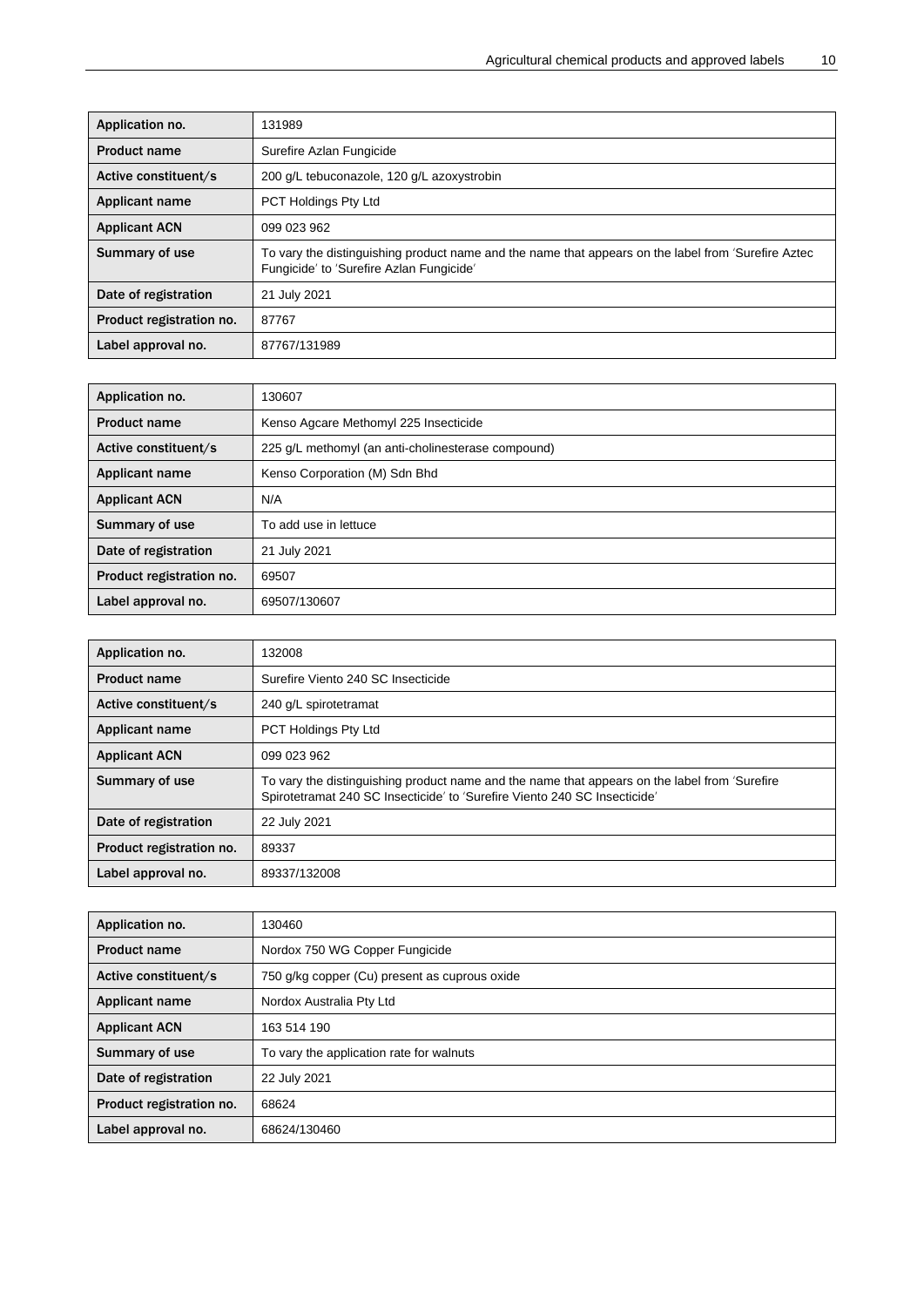| Application no.          | 130714                                                                                                                                                                                                                       |
|--------------------------|------------------------------------------------------------------------------------------------------------------------------------------------------------------------------------------------------------------------------|
| <b>Product name</b>      | Eurochem loxynil 250 Herbicide                                                                                                                                                                                               |
| Active constituent/s     | 250 g/L ioxynil present as ioxynil octanoate                                                                                                                                                                                 |
| <b>Applicant name</b>    | Eurochem Pty Ltd                                                                                                                                                                                                             |
| <b>Applicant ACN</b>     | 622 603 507                                                                                                                                                                                                                  |
| Summary of use           | For the control of lesser swinecress, wild turnip, volunteer potato, chickweed, wild radish, shepherd's<br>purse in pyrethrum and a wide range of broadleaf weeds in leeks, garlic, spring onion, shallot and<br>welsh onion |
| Date of registration     | 22 July 2021                                                                                                                                                                                                                 |
| Product registration no. | 87418                                                                                                                                                                                                                        |
| Label approval no.       | 87418/130714                                                                                                                                                                                                                 |

| Application no.          | 129653                                                                       |
|--------------------------|------------------------------------------------------------------------------|
| <b>Product name</b>      | Deluge 1000 Wetting Agent                                                    |
| Active constituent/s     | 950 q/L non-ionic fatty acid ethoxylates                                     |
| Applicant name           | Victorian Chemical Company Pty Ltd                                           |
| <b>Applicant ACN</b>     | 004 188 863                                                                  |
| Summary of use           | To include horticultural, grapevines and tree crop, paraquat and diquat uses |
| Date of registration     | 29 July 2021                                                                 |
| Product registration no. | 57029                                                                        |
| Label approval no.       | 57029/129653                                                                 |

| Application no.          | 128751                                                                                                                     |
|--------------------------|----------------------------------------------------------------------------------------------------------------------------|
| <b>Product name</b>      | Farmoz Cameo 500 Flowable Herbicide                                                                                        |
| Active constituent/s     | 500 g/L oryzalin                                                                                                           |
| Applicant name           | <b>ADAMA Australia Pty Ltd</b>                                                                                             |
| <b>Applicant ACN</b>     | 050 328 973                                                                                                                |
| Summary of use           | To amend the label name from 'Farmoz Cameo 500 Flowable Herbicide' to 'Cameo 500 Herbicide' and<br>add a smaller pack size |
| Date of registration     | 30 July 2021                                                                                                               |
| Product registration no. | 56211                                                                                                                      |
| Label approval no.       | 56211/128751                                                                                                               |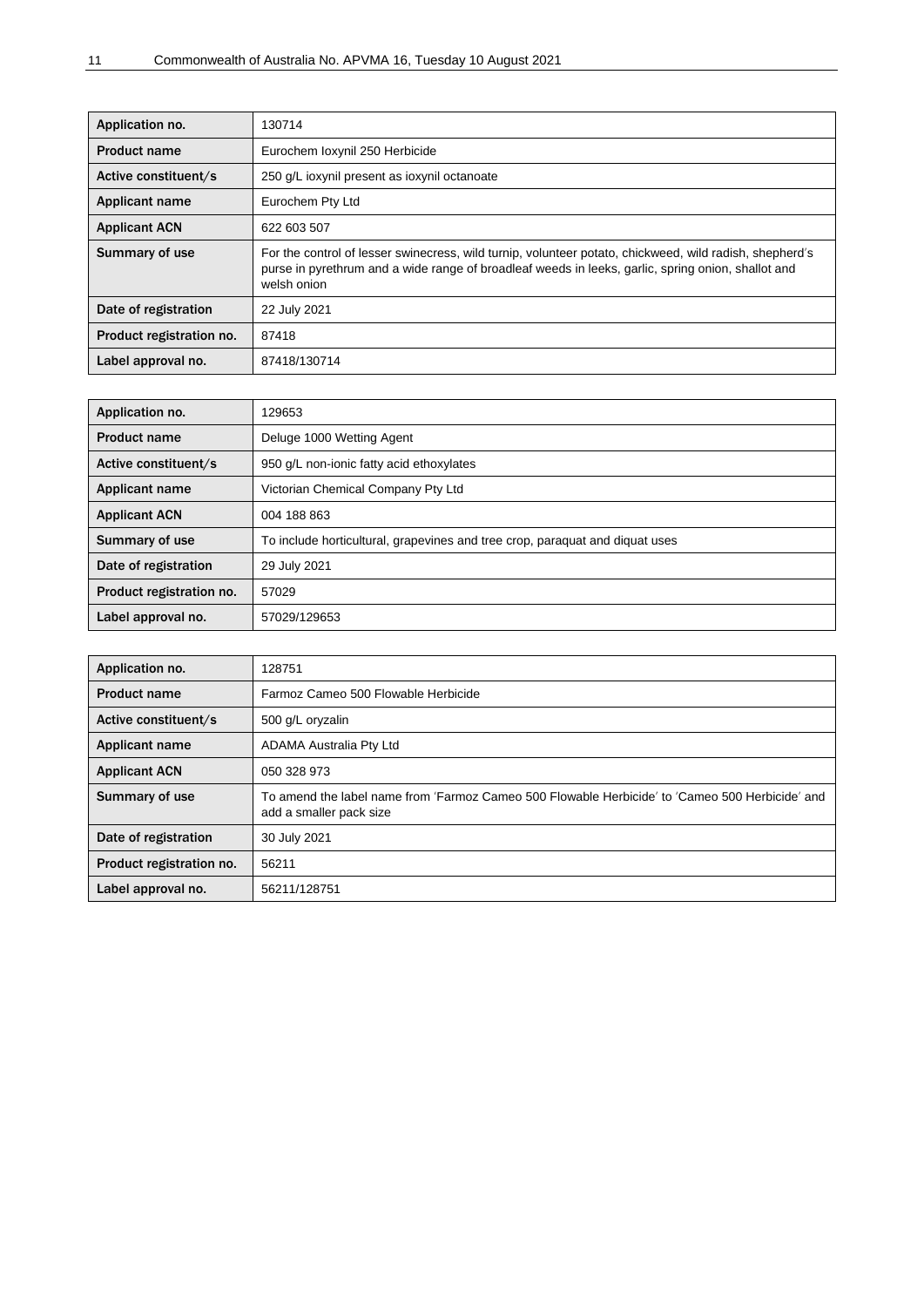## <span id="page-15-0"></span>Table 4: Label approval

| Application no.          | 131028                                                                                                                            |
|--------------------------|-----------------------------------------------------------------------------------------------------------------------------------|
| <b>Product name</b>      | Farmalinx Reign Herbicide                                                                                                         |
| Active constituent/s     | 100 g/kg trifloxysulfuron sodium                                                                                                  |
| Applicant name           | <b>Farmalinx Pty Ltd</b>                                                                                                          |
| <b>Applicant ACN</b>     | 134 353 245                                                                                                                       |
| <b>Summary of use</b>    | To approve a new label for the product 'Farmalinx Reign Herbicide' with the new label name 'ProForce<br>RECONDO 100 WG Herbicide' |
| Date of registration     | 20 July 2021                                                                                                                      |
| Product registration no. | 88827                                                                                                                             |
| Label approval no.       | 88827/131028                                                                                                                      |

| Application no.          | 131027                                                                                                                                                                            |
|--------------------------|-----------------------------------------------------------------------------------------------------------------------------------------------------------------------------------|
| <b>Product name</b>      | Farmalinx Oxa-Thoxam Herbicide And Insecticide Fertiliser                                                                                                                         |
| Active constituent/s     | 10 g/kg oxadiazon, 1 g/kg thiamethoxam                                                                                                                                            |
| <b>Applicant name</b>    | <b>Farmalinx Pty Ltd</b>                                                                                                                                                          |
| <b>Applicant ACN</b>     | 134 353 245                                                                                                                                                                       |
| Summary of use           | To approve a new label for the product 'Farmalinx Oxa-Thoxam Herbicide and Insecticide Fertiliser'<br>with the label name 'ProForce Echelon Duo Advanced Herbicide + Insecticide' |
| Date of registration     | 20 July 2021                                                                                                                                                                      |
| Product registration no. | 89264                                                                                                                                                                             |
| Label approval no.       | 89264/131027                                                                                                                                                                      |

| Application no.          | 131424                                                                                                                                                    |
|--------------------------|-----------------------------------------------------------------------------------------------------------------------------------------------------------|
| <b>Product name</b>      | Earthcare Organic Weedkiller Ready to Use                                                                                                                 |
| Active constituent/s     | 36.8 g/L nonanoic acid                                                                                                                                    |
| Applicant name           | Seasol International Pty Ltd                                                                                                                              |
| <b>Applicant ACN</b>     | 006 490 240                                                                                                                                               |
| Summary of use           | To approve a new label for the product 'Earthcare Organic Weedkiller Ready to Use' with the label<br>name 'Sharp Shooter Organic Weedkiller Ready to Use' |
| Date of registration     | 21 July 2021                                                                                                                                              |
| Product registration no. | 90632                                                                                                                                                     |
| Label approval no.       | 90632/131424                                                                                                                                              |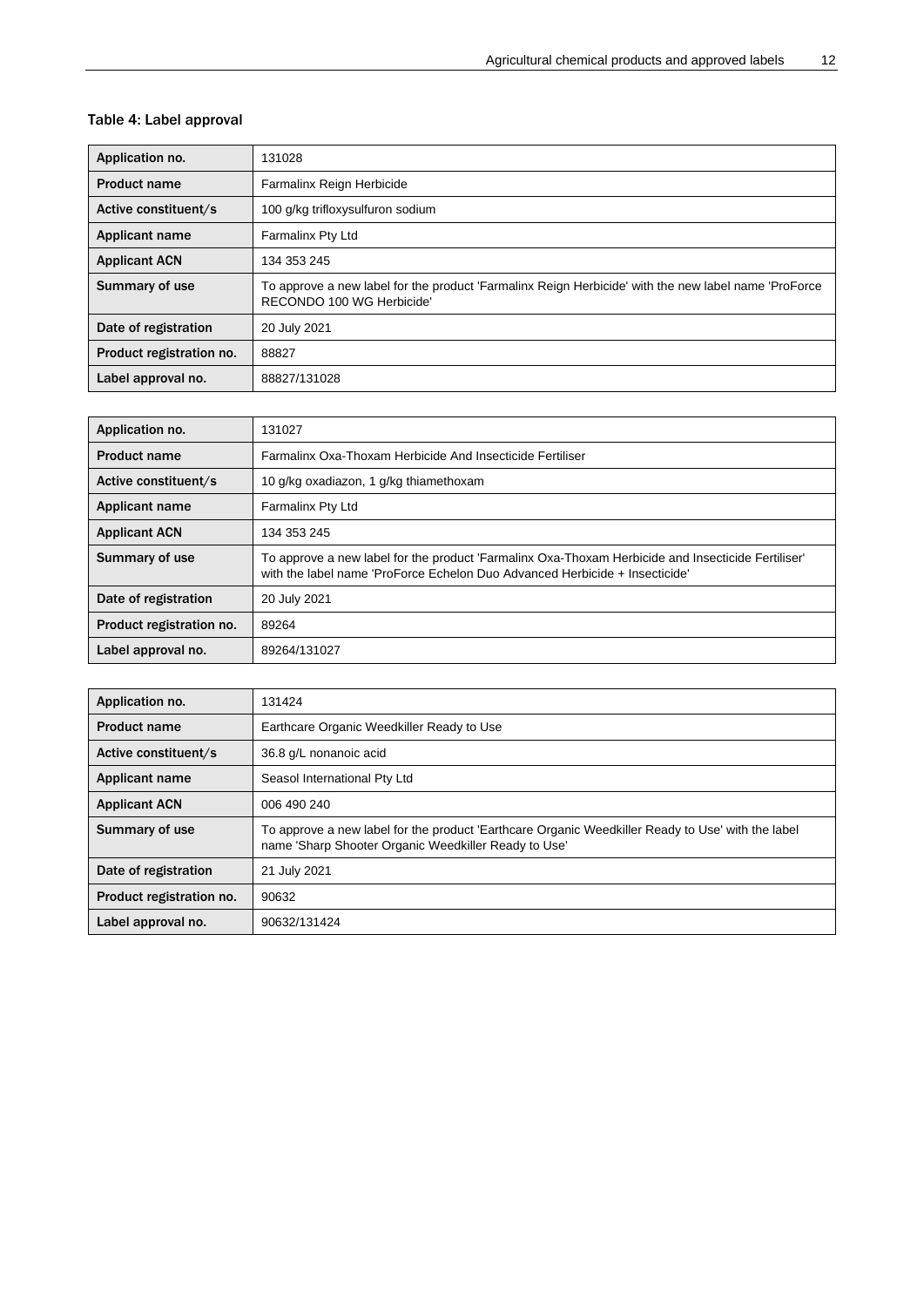| Application no.          | 131045                                                                                                                                                                                  |
|--------------------------|-----------------------------------------------------------------------------------------------------------------------------------------------------------------------------------------|
| <b>Product name</b>      | Scotts Lawn Builder + Grub & Insect Control                                                                                                                                             |
| Active constituent/s     | 0.86 g/kg bifenthrin                                                                                                                                                                    |
| <b>Applicant name</b>    | Evergreen Garden Care Australia Pty Ltd                                                                                                                                                 |
| <b>Applicant ACN</b>     | 003 123 162                                                                                                                                                                             |
| Summary of use           | To approve a new label for the product 'Scotts Lawn Builder + Grub & Insect Control' with the label<br>name 'Scotts Lawn Builder Grub Insect Control Insectkill + Lawn Fertiliser 3in1' |
| Date of registration     | 29 July 2021                                                                                                                                                                            |
| Product registration no. | 57766                                                                                                                                                                                   |
| Label approval no.       | 57766/131045                                                                                                                                                                            |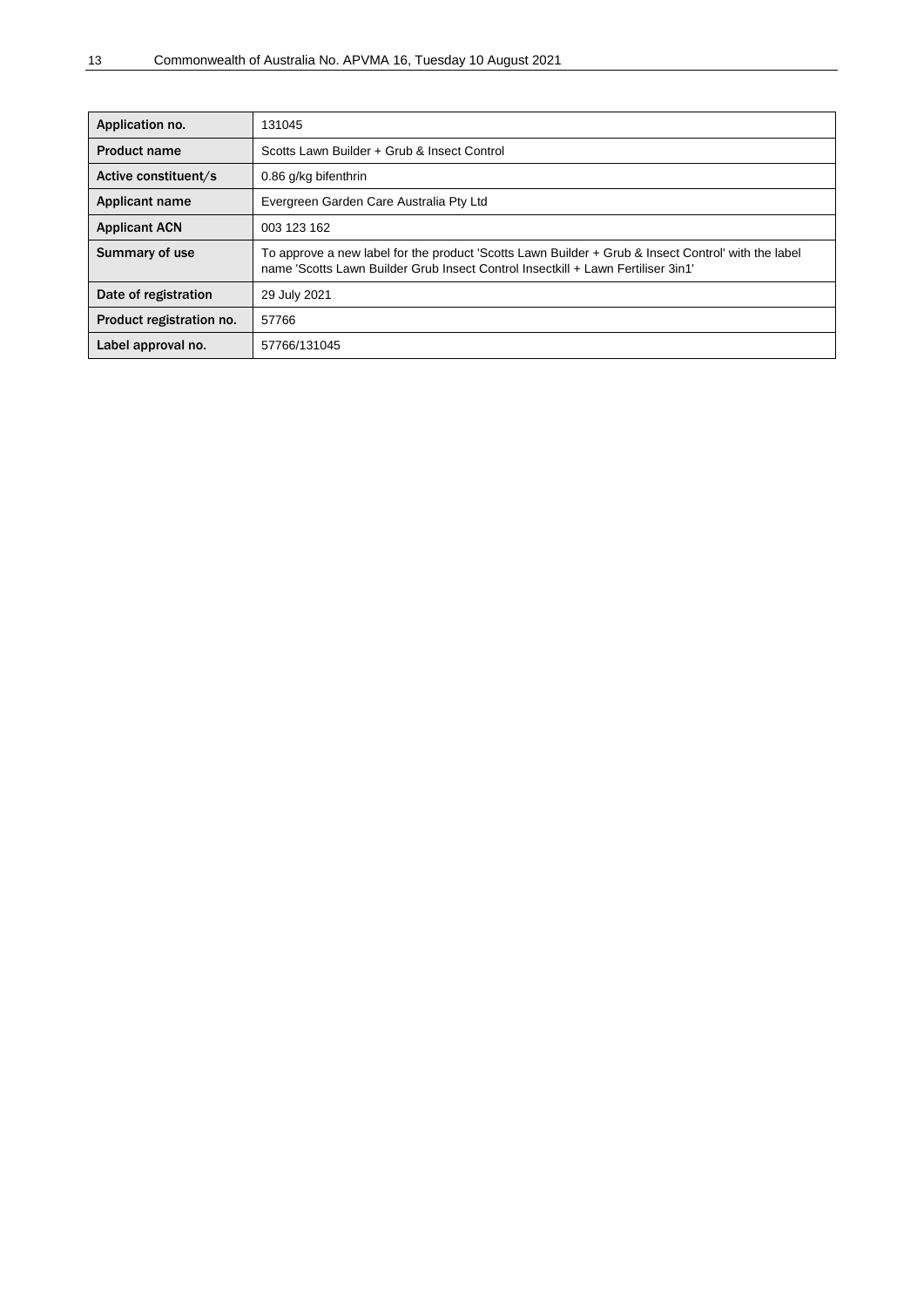## <span id="page-17-0"></span>Veterinary chemical products and approved labels

Pursuant to the Agricultural and Veterinary Chemicals Code scheduled to the *Agricultural and Veterinary Chemicals Code Act 1994*, the APVMA hereby gives notice that it has registered or varied the relevant particulars or conditions of the registration in respect of the following products and has approved the label or varied the relevant particulars or conditions of the approval in respect of the containers for the chemical product, with effect from the dates shown.

#### <span id="page-17-1"></span>Table 5: Veterinary products based on existing active constituents

| Application no.          | 126983                                                                                          |
|--------------------------|-------------------------------------------------------------------------------------------------|
| <b>Product name</b>      | Dectomax V Dual Combination Injection for Cattle                                                |
| Active constituent/s     | 150 mg/mL levamisole hydrochloride equivalent to 127 mg/mL levamisole, 5 mg/mL doramectin       |
| <b>Applicant name</b>    | Zoetis Australia Pty Ltd                                                                        |
| <b>Applicant ACN</b>     | 156 476 425                                                                                     |
| Summary of use           | For the treatment and control of gastrointestinal worms, cattle tick and sucking lice in cattle |
| Date of registration     | 22 July 2021                                                                                    |
| Product registration no. | 90001                                                                                           |
| Label approval no.       | 90001/126983                                                                                    |

| Application no.          | 130233                                                                                         |
|--------------------------|------------------------------------------------------------------------------------------------|
| <b>Product name</b>      | Dog Ear Cleaner                                                                                |
| Active constituent/s     | 23.7 mg/mL boric acid, 9.1 mg/mL menthol, 1.0 mg/mL chlorothymol                               |
| <b>Applicant name</b>    | Avet Health Pty Ltd                                                                            |
| <b>Applicant ACN</b>     | 616 838 101                                                                                    |
| Summary of use           | For use as a cleansing agent for the aid in treatment and prevention of Otitis externa in dogs |
| Date of registration     | 27 July 2021                                                                                   |
| Product registration no. | 90857                                                                                          |
| Label approval no.       | 90857/130233                                                                                   |

| Application no.          | 126542                                                                                                                                |
|--------------------------|---------------------------------------------------------------------------------------------------------------------------------------|
| <b>Product name</b>      | Cepralock                                                                                                                             |
| Active constituent/s     | 650 mg/g bismuth subnitrate                                                                                                           |
| Applicant name           | Intervet Australia Pty Ltd                                                                                                            |
| <b>Applicant ACN</b>     | 008 467 034                                                                                                                           |
| Summary of use           | For the prevention of clinical and subclinical mastitis in dairy cows during the non-lactating (dry) period<br>and early post-calving |
| Date of registration     | 27 July 2021                                                                                                                          |
| Product registration no. | 89964                                                                                                                                 |
| Label approval no.       | 89964/126542                                                                                                                          |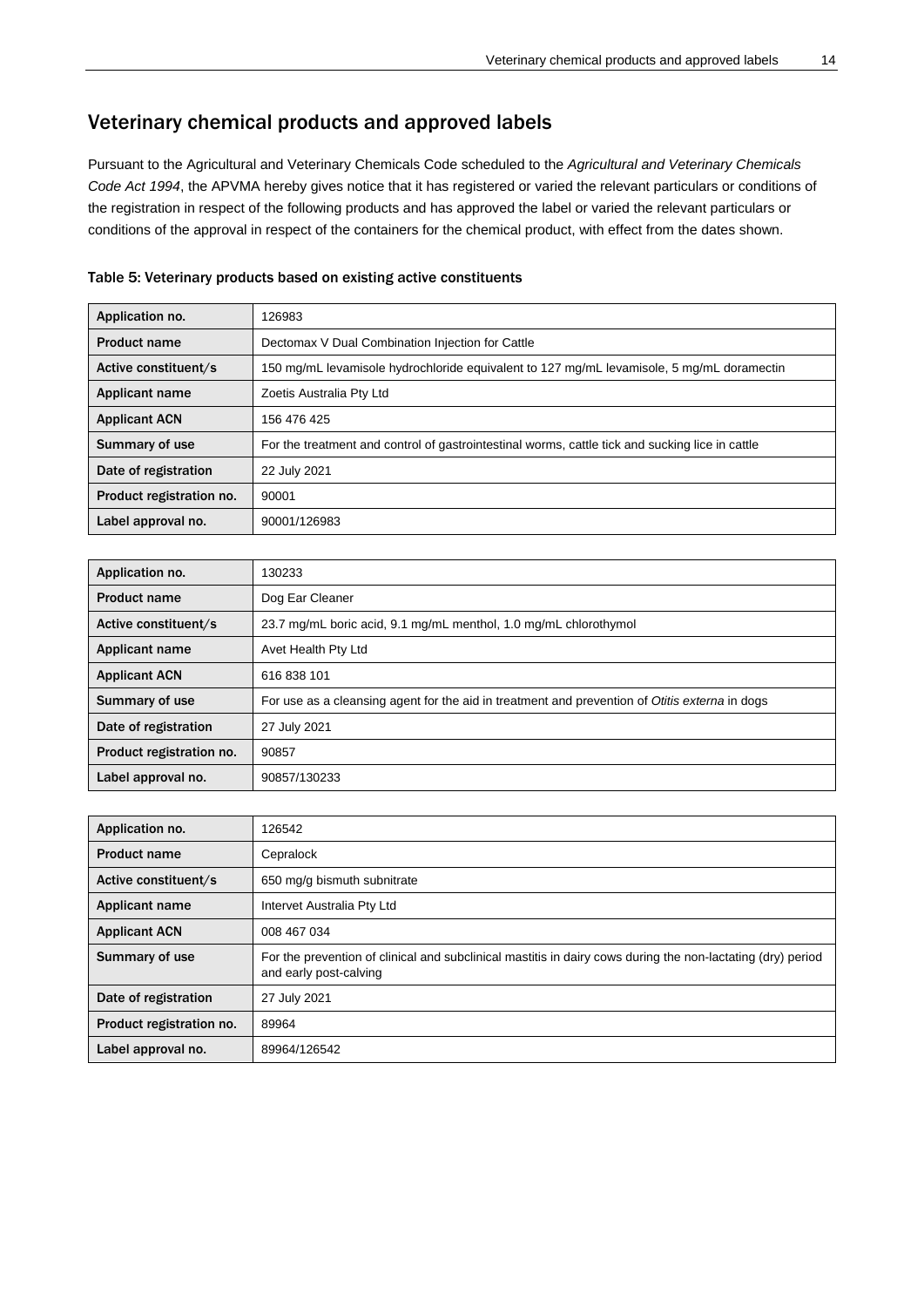| Application no.          | 131049                                                                                                                                                                                   |
|--------------------------|------------------------------------------------------------------------------------------------------------------------------------------------------------------------------------------|
| <b>Product name</b>      | Pastoral Ag Spinolab Pour-On for Sheep                                                                                                                                                   |
| Active constituent/s     | 20 g/L spinosad                                                                                                                                                                          |
| <b>Applicant name</b>    | The Hunter River Company Pty Ltd                                                                                                                                                         |
| <b>Applicant ACN</b>     | 133 798 615                                                                                                                                                                              |
| <b>Summary of use</b>    | For the control of spinosad-susceptible lice ( <i>Bovicola ovis</i> ), including strains resistant to synthetic<br>pyrethroids on sheep up to 7 days off-shears and sheep with long wool |
| Date of registration     | 27 July 2021                                                                                                                                                                             |
| Product registration no. | 91141                                                                                                                                                                                    |
| Label approval no.       | 91141/131049                                                                                                                                                                             |

| Application no.          | 130003                                                         |
|--------------------------|----------------------------------------------------------------|
| <b>Product name</b>      | Arovyn Injectable Solution                                     |
| Active constituent/s     | 100 mg/mL tulathromycin                                        |
| <b>Applicant name</b>    | Intervet Australia Pty Ltd                                     |
| <b>Applicant ACN</b>     | 008 467 034                                                    |
| Summary of use           | For the treatment of respiratory infections in cattle and pigs |
| Date of registration     | 28 July 2021                                                   |
| Product registration no. | 90779                                                          |
| Label approval no.       | 90779/130003                                                   |

| Application no.          | 126316                                                                                |
|--------------------------|---------------------------------------------------------------------------------------|
| <b>Product name</b>      | Randlab Dex 5 mg/mL Injection                                                         |
| Active constituent/s     | 5 mg/ml dexamethasone sodium phosphate                                                |
| <b>Applicant name</b>    | Randlab Australia Pty Ltd                                                             |
| <b>Applicant ACN</b>     | 114 948 837                                                                           |
| Summary of use           | For use in horses and cattle as an anti-inflammatory and glucogenic steroid injection |
| Date of registration     | 28 July 2021                                                                          |
| Product registration no. | 89900                                                                                 |
| Label approval no.       | 89900/126316                                                                          |

| Application no.          | 130032                                                                                                                                |
|--------------------------|---------------------------------------------------------------------------------------------------------------------------------------|
| <b>Product name</b>      | Interseal                                                                                                                             |
| Active constituent/s     | 650 mg/g bismuth subnitrate                                                                                                           |
| Applicant name           | Elanco Australasia Pty Ltd                                                                                                            |
| <b>Applicant ACN</b>     | 076 745 198                                                                                                                           |
| Summary of use           | For the prevention of clinical and subclinical mastitis in dairy cows during the non-lactating (dry) period<br>and early post-calving |
| Date of registration     | 28 July 2021                                                                                                                          |
| Product registration no. | 90789                                                                                                                                 |
| Label approval no.       | 90789/130032                                                                                                                          |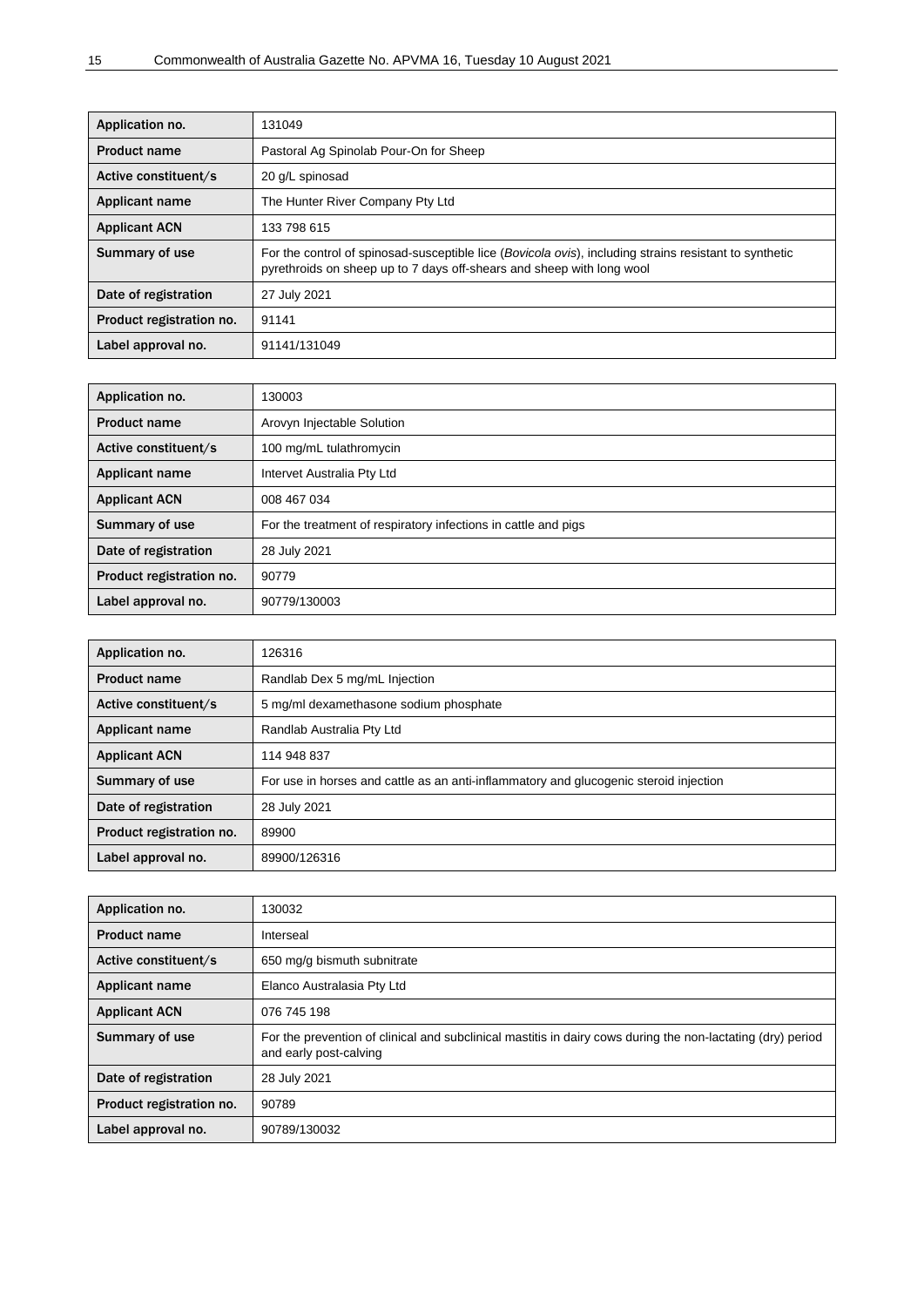| Application no.          | 130738                                                                                                                                                                                  |
|--------------------------|-----------------------------------------------------------------------------------------------------------------------------------------------------------------------------------------|
| <b>Product name</b>      | Bob Martin Clear Spot On Cats Over 4kg                                                                                                                                                  |
| Active constituent/s     | 100 g/L imidacloprid, 10 g/L moxidectin                                                                                                                                                 |
| <b>Applicant name</b>    | Bob Martin (Australia) Pty Ltd                                                                                                                                                          |
| <b>Applicant ACN</b>     | 062 627 883                                                                                                                                                                             |
| <b>Summary of use</b>    | For the treatment and prevention of fleas, prevention of heartworm infection, the treatment and control<br>of roundworms, hookworms, ear mites and lungworm for cats weighing over 4 kg |
| Date of registration     | 28 July 2021                                                                                                                                                                            |
| Product registration no. | 91019                                                                                                                                                                                   |
| Label approval no.       | 91019/130738                                                                                                                                                                            |

| Application no.          | 130758                                                                                                                                                                                               |
|--------------------------|------------------------------------------------------------------------------------------------------------------------------------------------------------------------------------------------------|
| <b>Product name</b>      | Bob Martin Clear Spot On Kittens and Cats up to 4kg                                                                                                                                                  |
| Active constituent/s     | 100 g/L imidacloprid, 10 g/L moxidectin                                                                                                                                                              |
| <b>Applicant name</b>    | Bob Martin (Australia) Pty Ltd                                                                                                                                                                       |
| <b>Applicant ACN</b>     | 062 627 883                                                                                                                                                                                          |
| Summary of use           | For the treatment and prevention of fleas, prevention of heartworm infection, the treatment and control<br>of roundworms, hookworms, ear mites and lungworm for cats and kittens weighing up to 4 kg |
| Date of registration     | 28 July 2021                                                                                                                                                                                         |
| Product registration no. | 91022                                                                                                                                                                                                |
| Label approval no.       | 91022/130758                                                                                                                                                                                         |

## <span id="page-19-0"></span>Table 6: Variations of registration

| Application no.          | 131875                                                                                                                          |
|--------------------------|---------------------------------------------------------------------------------------------------------------------------------|
| <b>Product name</b>      | Previcox 57mg Hi-Select Cox-2 Flavoured Tablets: Pain & Inflammation Control                                                    |
| Active constituent/s     | 57 mg/tablet firocoxib                                                                                                          |
| Applicant name           | Boehringer Ingelheim Animal Health Australia Pty Ltd                                                                            |
| <b>Applicant ACN</b>     | 071 187 285                                                                                                                     |
| Summary of use           | To vary the marketing label for Previcox 57mg Hi-Select Cox-2 Flavoured Tablets: Pain & Inflammation<br><b>Control For Dogs</b> |
| Date of registration     | 12 July 2021                                                                                                                    |
| Product registration no. | 58093                                                                                                                           |
| Label approval no.       | 58093/131875                                                                                                                    |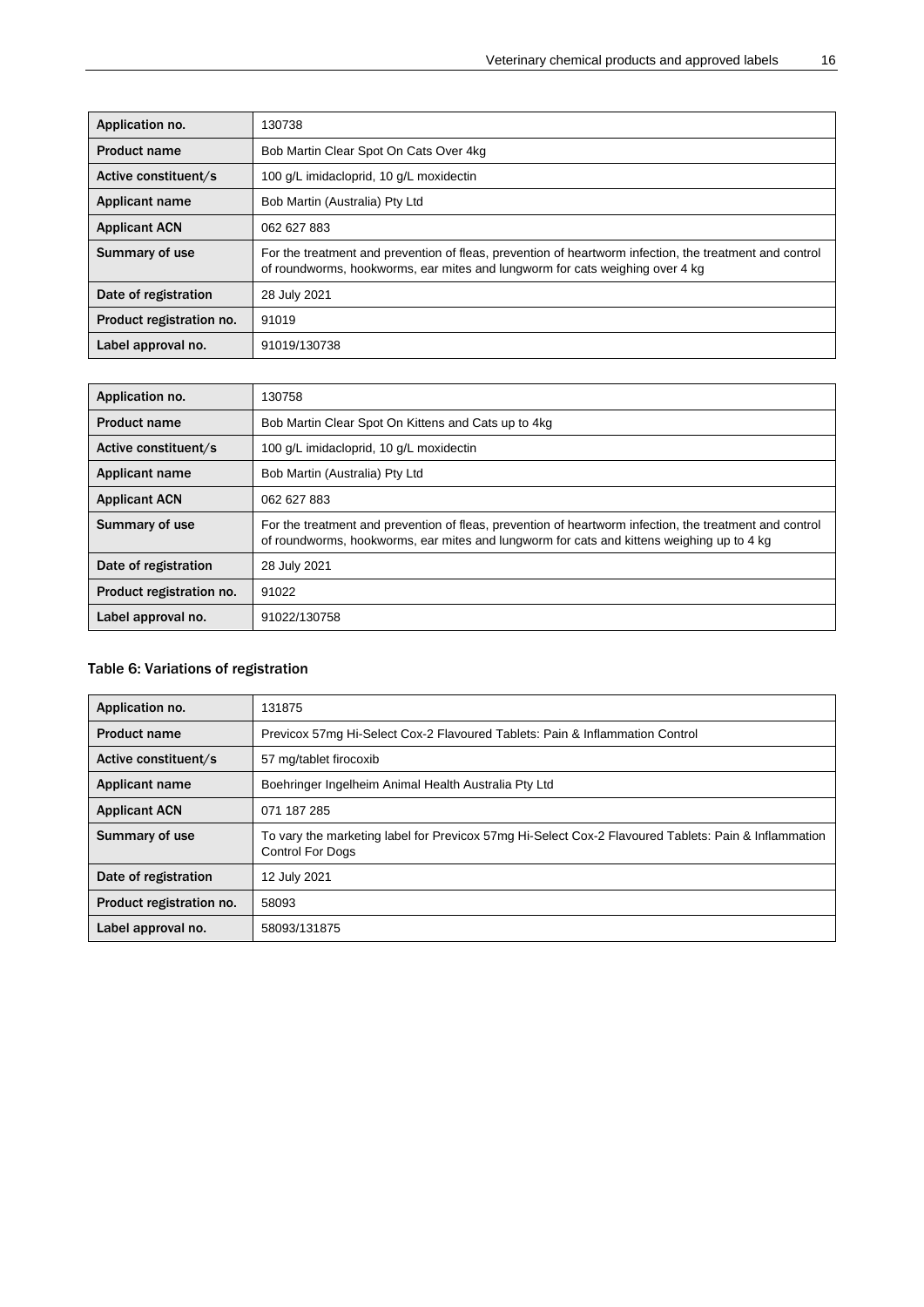| Application no.          | 131881                                                                                                                                       |
|--------------------------|----------------------------------------------------------------------------------------------------------------------------------------------|
| <b>Product name</b>      | <b>YP Chlortetracycline Feed Grade</b>                                                                                                       |
| Active constituent/s     | 200 g/kg chlortetracycline hydrochloride as calcium complex                                                                                  |
| Applicant name           | South Yarra Pharma Pty Ltd                                                                                                                   |
| <b>Applicant ACN</b>     | 629 173 351                                                                                                                                  |
| Summary of use           | To vary the distinguishing product name and the name that appears on the label from 'Restore CTC<br>FG' to 'YP Chlortetracycline Feed Grade' |
| Date of registration     | 13 July 2021                                                                                                                                 |
| Product registration no. | 88852                                                                                                                                        |
| Label approval no.       | 131881                                                                                                                                       |

| Application no.          | 131992                                                                                                                                                                                                                                                                                                                    |
|--------------------------|---------------------------------------------------------------------------------------------------------------------------------------------------------------------------------------------------------------------------------------------------------------------------------------------------------------------------|
| <b>Product name</b>      | Independents Own Mectec Plus (Ivermectin Plus Clorsulon) Broad-Spectrum Antiparasitic Injection for<br>Cattle                                                                                                                                                                                                             |
| Active constituent/s     | 100 mg/mL clorsulon, 10 mg/mL ivermectin                                                                                                                                                                                                                                                                                  |
| <b>Applicant name</b>    | The Hunter River Company Pty Ltd                                                                                                                                                                                                                                                                                          |
| <b>Applicant ACN</b>     | 133 798 615                                                                                                                                                                                                                                                                                                               |
| Summary of use           | To vary the distinguishing product name and the name that appears on the label from 'Independents<br>Own Starmec Plus (Ivermectin Plus Clorsulon) Broad-Spectrum Antiparasitic Injection for Cattle' to<br>Independents Own Mectec Plus (Ivermectin Plus Clorsulon) Broad-Spectrum Antiparasitic Injection for<br>Cattle' |
| Date of registration     | 19 July 2021                                                                                                                                                                                                                                                                                                              |
| Product registration no. | 90419                                                                                                                                                                                                                                                                                                                     |
| Label approval no.       | 90419/131992                                                                                                                                                                                                                                                                                                              |

| Application no.          | 126348                                                                                 |
|--------------------------|----------------------------------------------------------------------------------------|
| <b>Product name</b>      | Previcox 227mg Hi-Select Cox-2 Flavoured Tablets: Pain & Inflammation Control for Dogs |
| Active constituent/s     | 227 mg/tablet firocoxib                                                                |
| <b>Applicant name</b>    | Boehringer Ingelheim Animal Health Australia Pty Ltd                                   |
| <b>Applicant ACN</b>     | 071 187 285                                                                            |
| Summary of use           | To vary the dosage table to include a quarter tablet dosing                            |
| Date of registration     | 20 July 2021                                                                           |
| Product registration no. | 57941                                                                                  |
| Label approval no.       | 57941/126348                                                                           |

| Application no.          | 131026                                                                               |  |  |  |
|--------------------------|--------------------------------------------------------------------------------------|--|--|--|
| <b>Product name</b>      | Karma Pour-on Lousicide for Sheep                                                    |  |  |  |
| Active constituent/s     | 35 g/L imidacloprid                                                                  |  |  |  |
| <b>Applicant name</b>    | Nutrien Ag Solutions Limited                                                         |  |  |  |
| <b>Applicant ACN</b>     | 008 743 217                                                                          |  |  |  |
| Summary of use           | To vary the product registration and label approval to update the withholding period |  |  |  |
| Date of registration     | 27 July 2021                                                                         |  |  |  |
| Product registration no. | 86773                                                                                |  |  |  |
| Label approval no.       | 86773/131026                                                                         |  |  |  |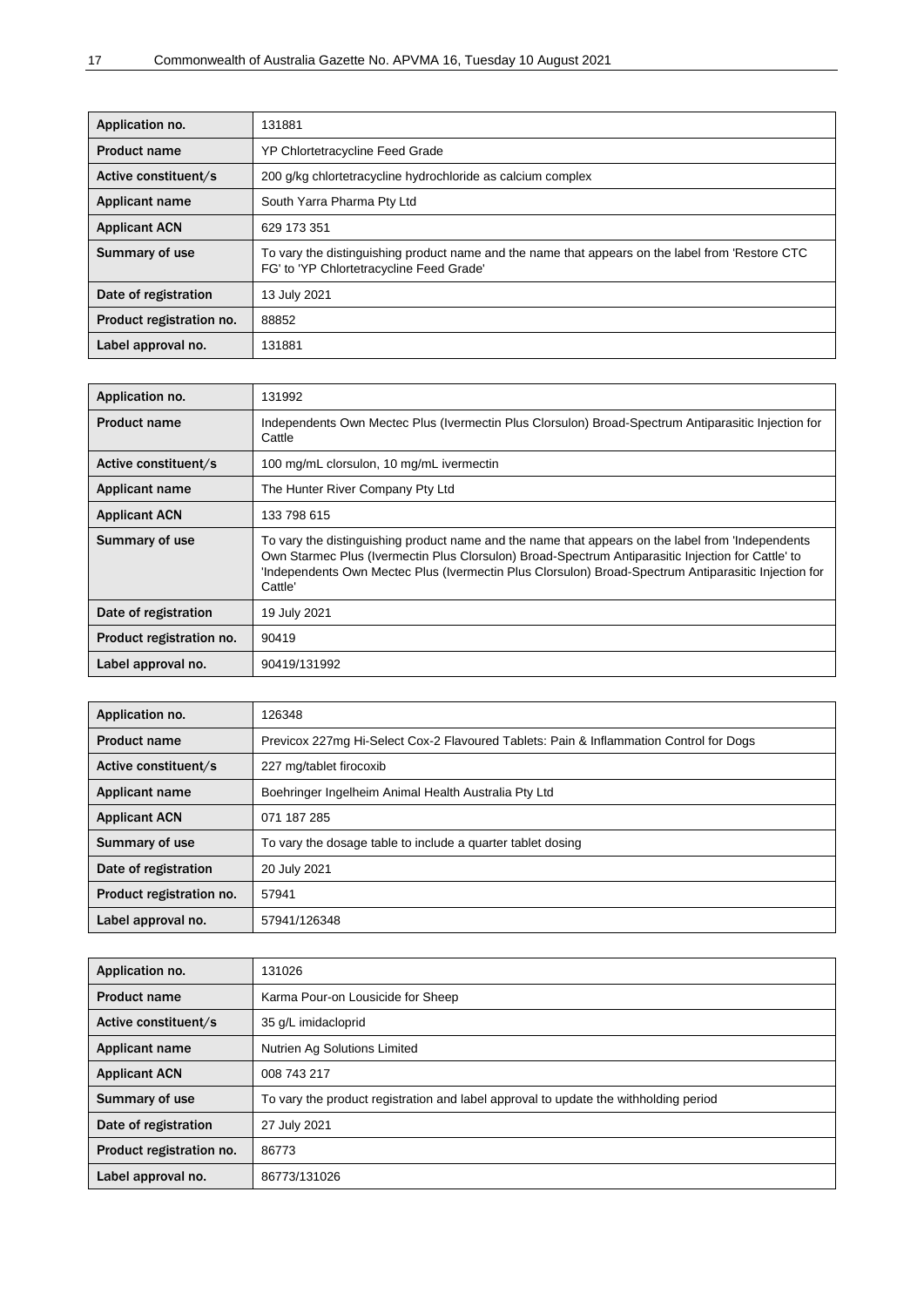| Application no.          | 130752                                      |  |  |  |  |
|--------------------------|---------------------------------------------|--|--|--|--|
| <b>Product name</b>      | Di-Fly Spray-On Blowfly Treatment For Sheep |  |  |  |  |
| Active constituent/s     | 50 g/L dicyclanil                           |  |  |  |  |
| Applicant name           | Abbey Laboratories Pty Ltd                  |  |  |  |  |
| <b>Applicant ACN</b>     | 156 000 430                                 |  |  |  |  |
| Summary of use           | To add the pack size of 25 L                |  |  |  |  |
| Date of registration     | 29 July 2021                                |  |  |  |  |
| Product registration no. | 86844                                       |  |  |  |  |
| Label approval no.       | 86844/130752                                |  |  |  |  |

## <span id="page-21-0"></span>Table 7: Variation of label approval

| Application no.          | 130760                                                                                                                              |  |  |  |
|--------------------------|-------------------------------------------------------------------------------------------------------------------------------------|--|--|--|
| <b>Product name</b>      | Terramycin Pinkeye Aerosol                                                                                                          |  |  |  |
| Active constituent/s     | 2 mg/g oxytetracycline hydrochloride                                                                                                |  |  |  |
| <b>Applicant name</b>    | Zoetis Australia Pty Ltd                                                                                                            |  |  |  |
| <b>Applicant ACN</b>     | 156 476 425                                                                                                                         |  |  |  |
| Summary of use           | To amend the dosage and administration section of the label as well as update the label to the current<br>Veterinary Labelling Code |  |  |  |
| Date of registration     | 29 July 2021                                                                                                                        |  |  |  |
| Product registration no. | 37835                                                                                                                               |  |  |  |
| Label approval no.       | 37835/130760                                                                                                                        |  |  |  |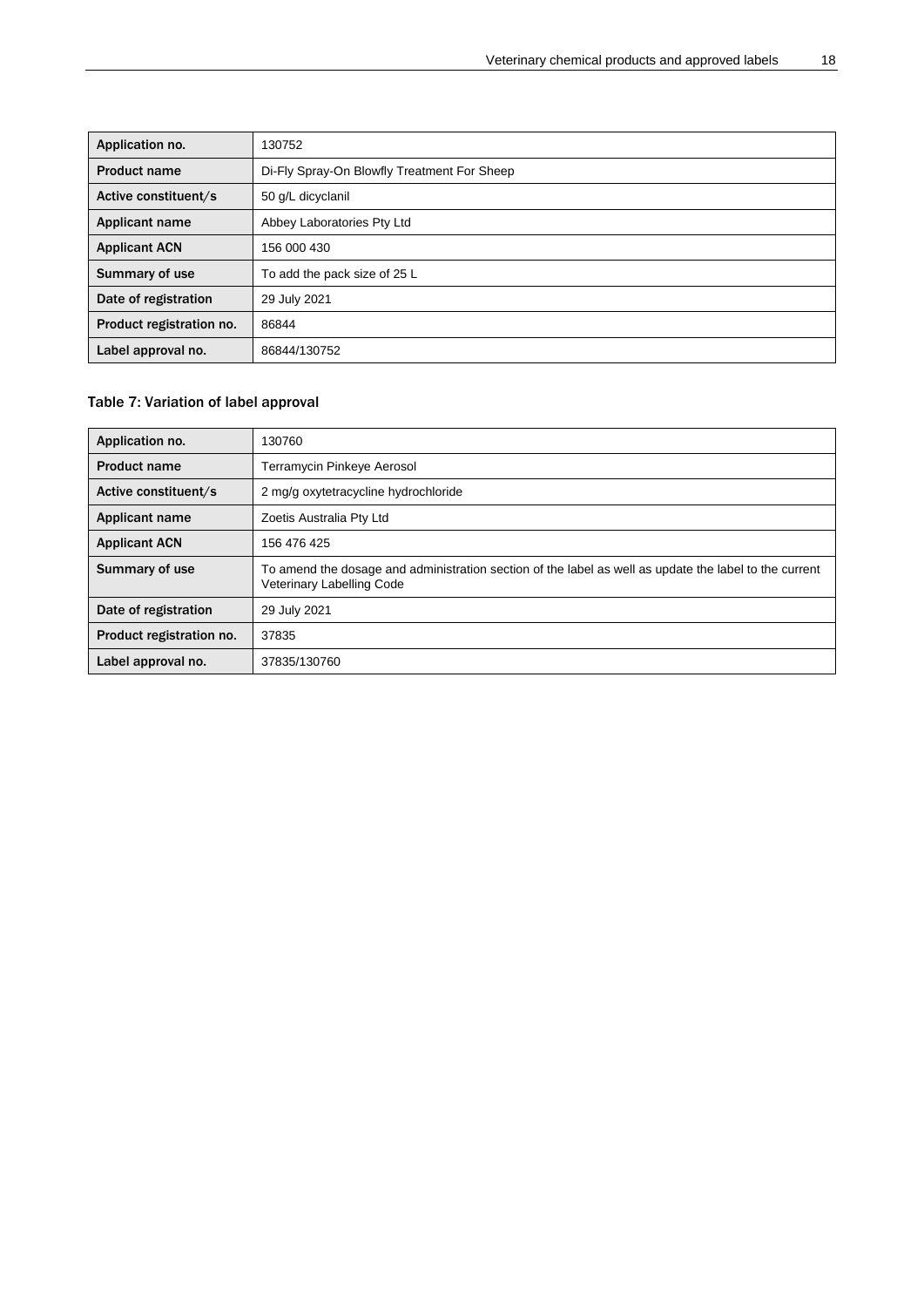## <span id="page-22-0"></span>Approved active constituents

Pursuant to the Agricultural and Veterinary Chemicals Code scheduled to the *Agricultural and Veterinary Chemicals Code Act 1994*, the APVMA hereby gives notice that it has approved or varied the relevant particulars or conditions of the approval of the following active constituents, with effect from the dates shown.

## <span id="page-22-1"></span>Table 8: Active constituent

| Application no.      | 128092                                  |  |  |  |
|----------------------|-----------------------------------------|--|--|--|
| Active constituent/s | Levamisole hydrochloride                |  |  |  |
| Applicant name       | Zoetis Australia Pty Ltd                |  |  |  |
| <b>Applicant ACN</b> | 156 476 425                             |  |  |  |
| Summary of use       | For use in veterinary chemical products |  |  |  |
| Date of approval     | 22 July 2021                            |  |  |  |
| Approval no.         | 90215                                   |  |  |  |

| Application no.      | 121357                                    |  |  |  |
|----------------------|-------------------------------------------|--|--|--|
| Active constituent/s | <b>Bromethalin</b>                        |  |  |  |
| Applicant name       | Bell Laboratories, Inc.                   |  |  |  |
| <b>Applicant ACN</b> | N/A                                       |  |  |  |
| Summary of use       | For use in agricultural chemical products |  |  |  |
| Date of approval     | 22 July 2021                              |  |  |  |
| Approval no.         | 88447                                     |  |  |  |

| Application no.      | 129858                                  |  |  |  |
|----------------------|-----------------------------------------|--|--|--|
| Active constituent/s | Tylosin phosphate                       |  |  |  |
| Applicant name       | <b>CCD Animal Health Pty Ltd</b>        |  |  |  |
| <b>Applicant ACN</b> | 151 737 950                             |  |  |  |
| Summary of use       | For use in veterinary chemical products |  |  |  |
| Date of approval     | 23 July 2021                            |  |  |  |
| Approval no.         | 90711                                   |  |  |  |

| Application no.      | 130534                                  |  |  |  |
|----------------------|-----------------------------------------|--|--|--|
| Active constituent/s | Ketamine hydrochloride                  |  |  |  |
| Applicant name       | Avet Health Pty Ltd                     |  |  |  |
| <b>Applicant ACN</b> | 616 838 101                             |  |  |  |
| Summary of use       | For use in veterinary chemical products |  |  |  |
| Date of approval     | 27 July 2021                            |  |  |  |
| Approval no.         | 90935                                   |  |  |  |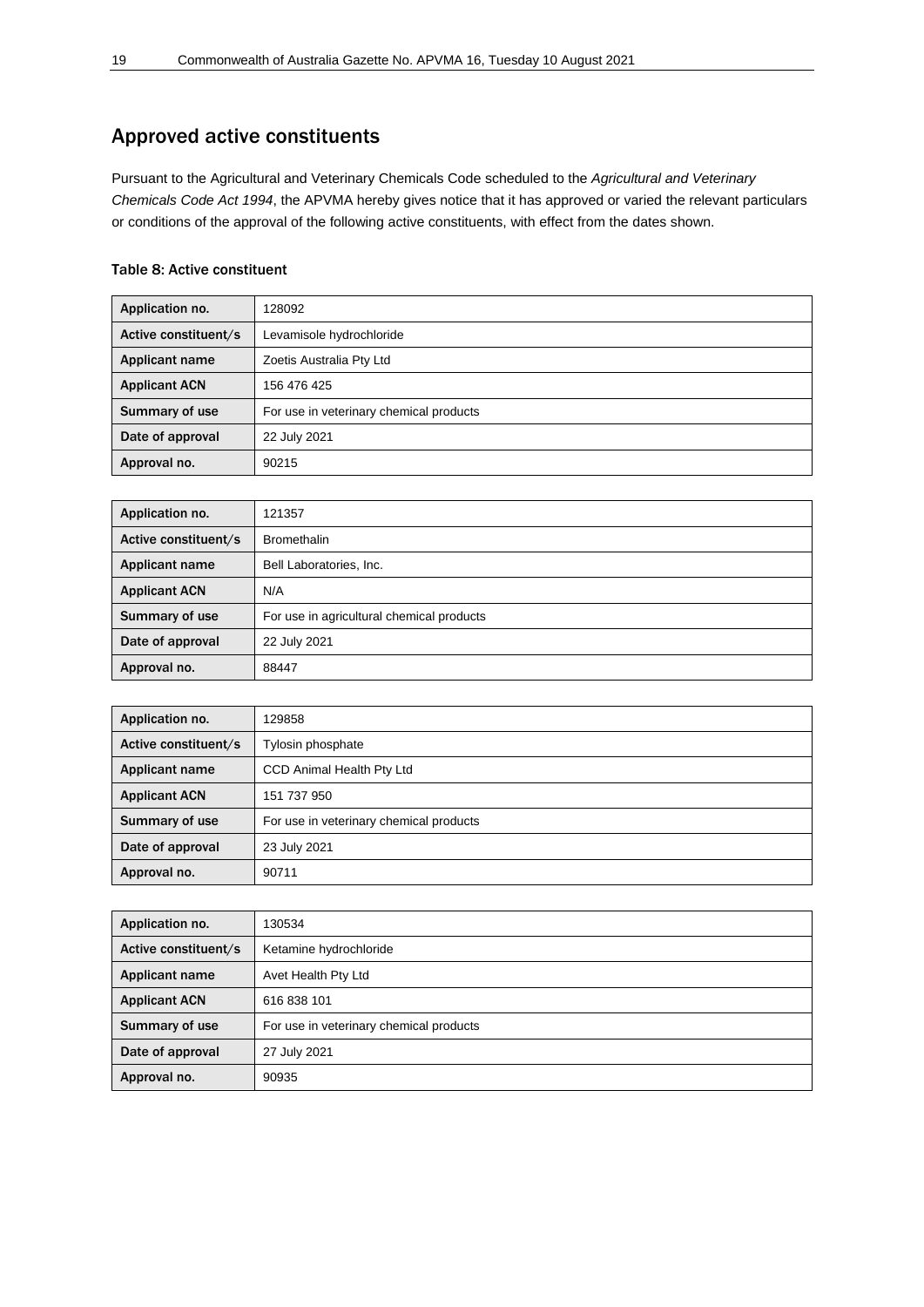| Application no.      | 130538                                  |  |  |  |
|----------------------|-----------------------------------------|--|--|--|
| Active constituent/s | Benazepril hydrochloride                |  |  |  |
| Applicant name       | Ferrari Animal Health Pty Ltd           |  |  |  |
| <b>Applicant ACN</b> | 162 206 671                             |  |  |  |
| Summary of use       | For use in veterinary chemical products |  |  |  |
| Date of approval     | 27 July 2021                            |  |  |  |
| Approval no.         | 90937                                   |  |  |  |

## <span id="page-23-0"></span>Table 9: Variations of active constituent

| Application no.       | 30757                                                                             |
|-----------------------|-----------------------------------------------------------------------------------|
| Active constituent/s  | Undecenoic acid                                                                   |
| <b>Applicant name</b> | Troy Laboratories Pty Ltd                                                         |
| <b>Applicant ACN</b>  | 000 283 769                                                                       |
| Summary of use        | Variation of relevant particulars or conditions of an approved active constituent |
| Date of approval      | 28 July 2021                                                                      |
| Approval no.          | 56525                                                                             |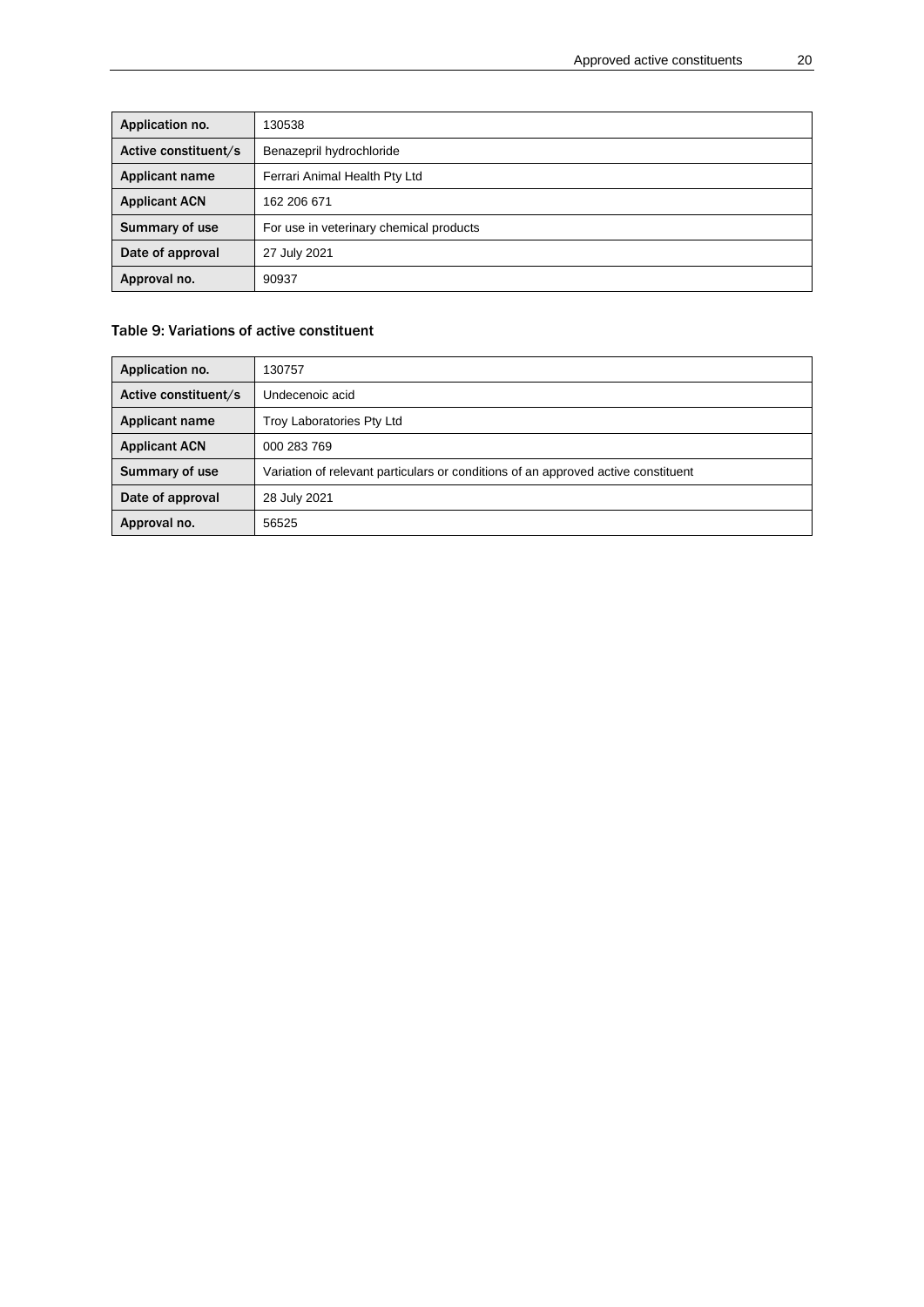## <span id="page-24-0"></span>Notice of cancellation at the request of the holder

At the request of the holder, in accordance with section 42(1) of the *Agricultural and Veterinary Chemicals Code Act 1994* (Agvet Code), the APVMA has cancelled the approvals and/or registrations set out in Table 10.

| Approval or<br>registration<br>number  | Name                                                                                                                                 | Type of approval or<br>registration | Holder                          | Reason for<br>cancellation (if<br>relevant pursuant<br>to $s45A(3)$ | Date of<br>cancellation |
|----------------------------------------|--------------------------------------------------------------------------------------------------------------------------------------|-------------------------------------|---------------------------------|---------------------------------------------------------------------|-------------------------|
| 85316/0214                             | AgProtect 2,4-D<br>Amine 625 Herbicide                                                                                               | Label approval                      | Hemani Australia<br>Pty Ltd     | At the request of the<br>holder                                     | 08 June 2021            |
| 60096/128744<br>60096/124606           | <b>EDN Fumigant</b><br><b>EDN Fumigas</b>                                                                                            | Label approvals                     | Draslovka Services<br>Pty Ltd   | At the request of the<br>holder                                     | 09 June 2021            |
| 88335/120942                           | Genfarm loxynil 250<br>Herbicide                                                                                                     | Label approval                      | Nutrien Ag<br>Solutions Limited | At the request of the<br>holder                                     | 10 June 2021            |
| 30957/0702<br>30957/0704<br>30957/0906 | Poolshop Liquid<br>Pool Chlorine                                                                                                     | Label approvals                     | Culbeag holdings<br>Pty. Ltd.   | At the request of the<br>holder                                     | 16 July 2021            |
| 53600                                  | Paw Pure Animal<br>Wellbeing by<br><b>Blackmores</b><br>Cosequin DS<br>Double Strength<br><b>Sprinkle Capsules</b><br>for Large Dogs | Product registration                | <b>Blackmores</b><br>Limited    | At the request of the<br>holder                                     | 20 July 2021            |
| 53599                                  | Paw Pure Animal<br>Wellbeing by<br><b>Blackmores</b><br>Coseguin Equine<br>Powder Concentrate                                        | Product registration                | <b>Blackmores</b><br>Limited    | At the request of the<br>holder                                     | 20 July 2021            |

<span id="page-24-1"></span>Table 10: Active constituent approval/product registration/label approval cancelled at the request of the holder

In accordance with section 45A(1)(b) of the Agvet Code, the APVMA publishes this notice of the cancellation, including the following instructions which set out how a person can deal with the cancelled active constituent, cancelled product or product bearing a cancelled label referred to in Table 10.

## **Instructions**

Instructions for persons who possess, have custody of or use the cancelled active constituent, cancelled product, or the product bearing a cancelled label under section 45b(3) of the Agvet Code.

A person who possesses, has custody of or uses the cancelled active constituent, cancelled product or product bearing a cancelled label referred to in Table 10 in accordance with the instructions contained in this notice, is taken to have been issued with a permit under section 45B(3) of the Agvet Code to possess, have custody of or use the cancelled active constituent, cancelled product or product bearing a cancelled label, in accordance with those instructions.

## Possession or custody

A person may possess the cancelled active constituent, cancelled product or product bearing a cancelled label referred to in Table 10 in accordance with its label instructions for 12 months from the date of cancellation.